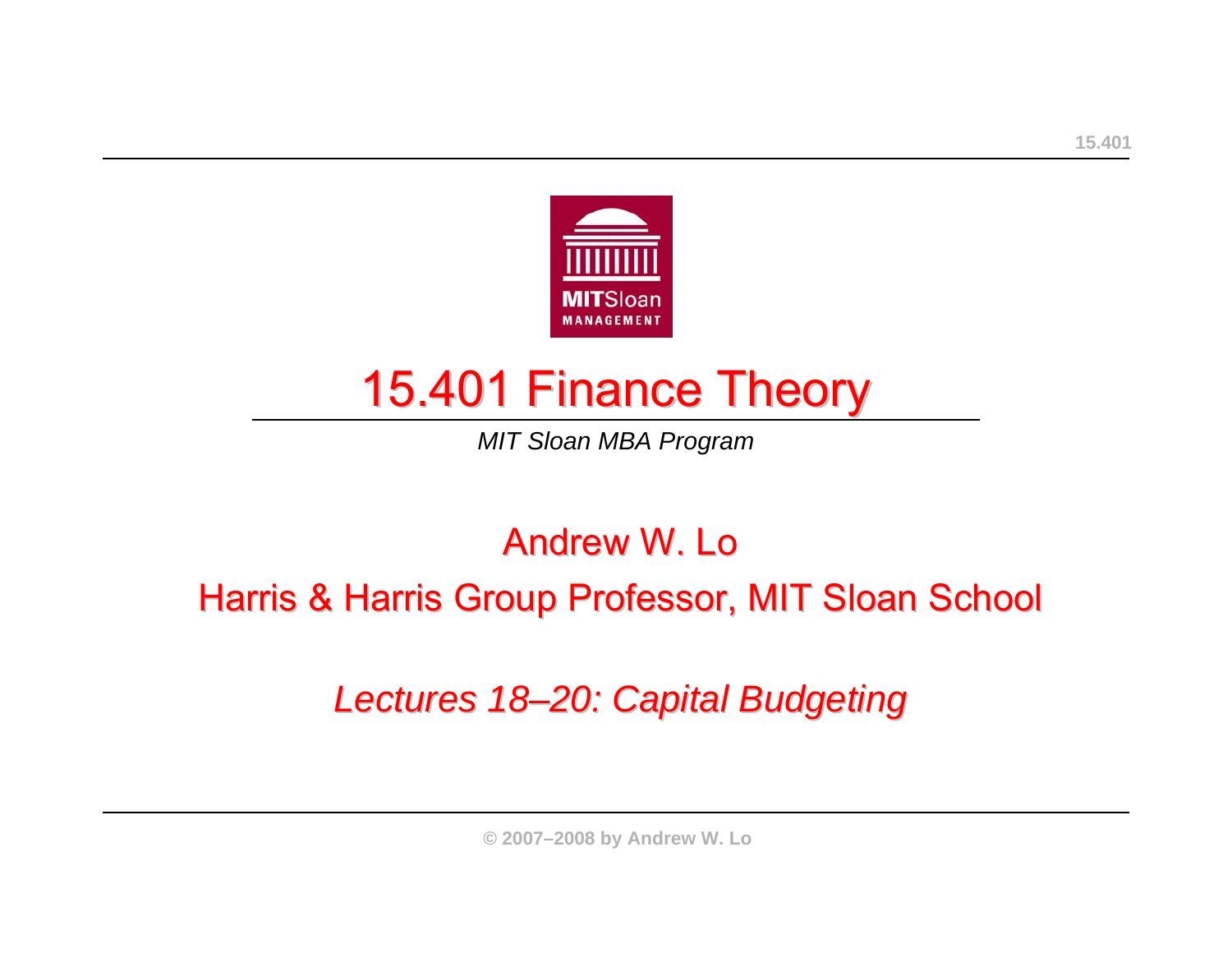## **Critical Concepts Critical Concepts**

- $\blacksquare$ NPV Rule
- $\blacksquare$ Cash Flow Computations
- $\blacksquare$ Discount Rates
- $\blacksquare$ Discount Rates Over Time
- $\blacksquare$ Project Interactions
- $\blacksquare$ Alternatives to the NPV Rule
- $\blacksquare$ The Practice of Capital Budgeting
- $\blacksquare$ Key Points

### **Readings**

- $\blacksquare$ Brealey, Myers, and Allen Chapter 5–6, 9, 22
- $\mathbf{r}$ Graham and Harvey (2001)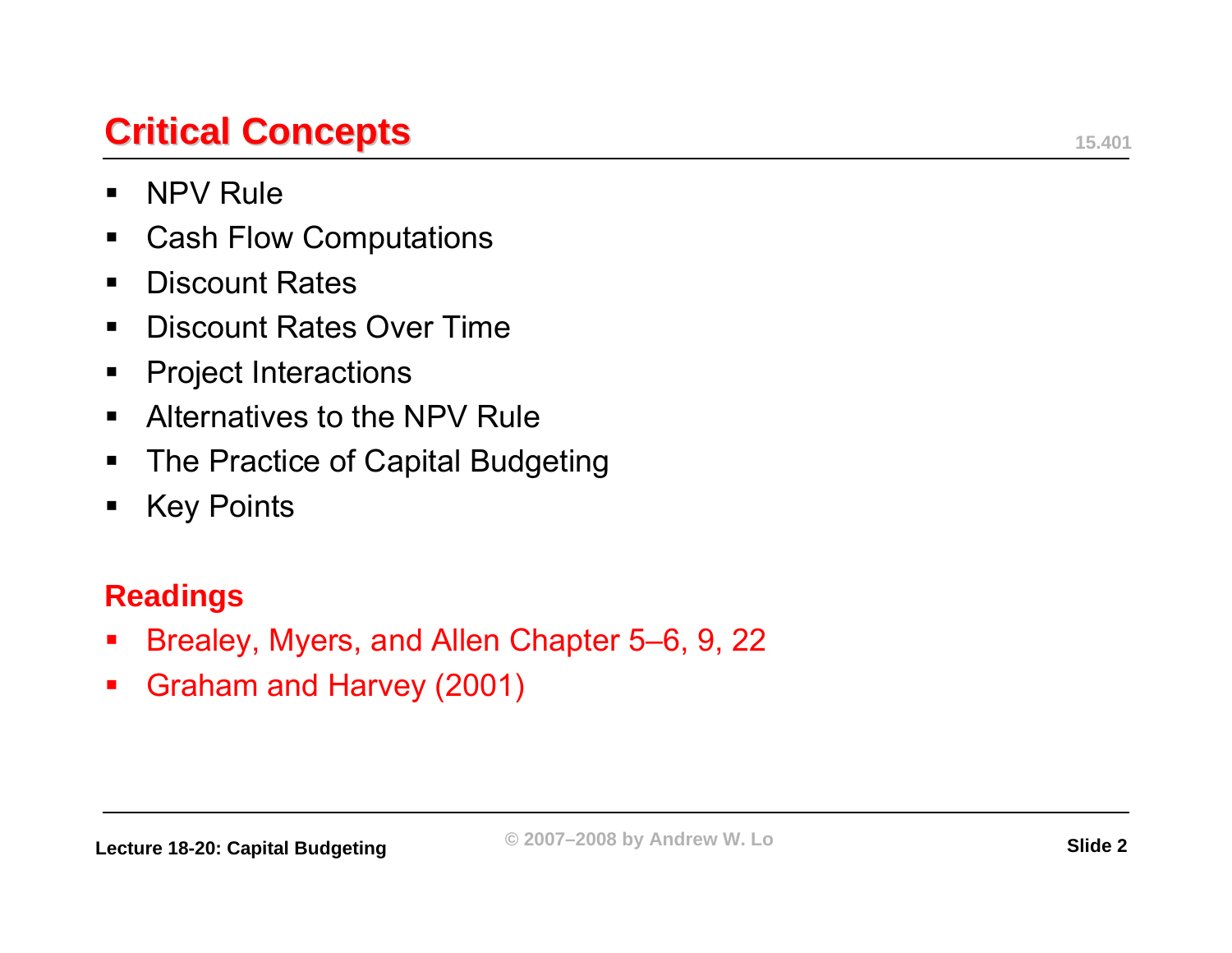## **NPV Rule NPV Rule**

### **Objective: Increase Firm's Current Market Value**

- $\blacksquare$ Implication: take projects with positive NPV
- $\blacksquare$ Project has cashflows of:

$$
\{CF_0, CF_1, \cdots, CF_T\}
$$

 $\blacksquare$ Its current market value is

$$
NPV = CF_0 + \frac{CF_1}{1 + r_1} + \dots + \frac{CF_T}{(1 + r_T)^T}
$$

 $\blacksquare$  This is the addition to the firm's market value by the project (recall value additivity).

**15.401**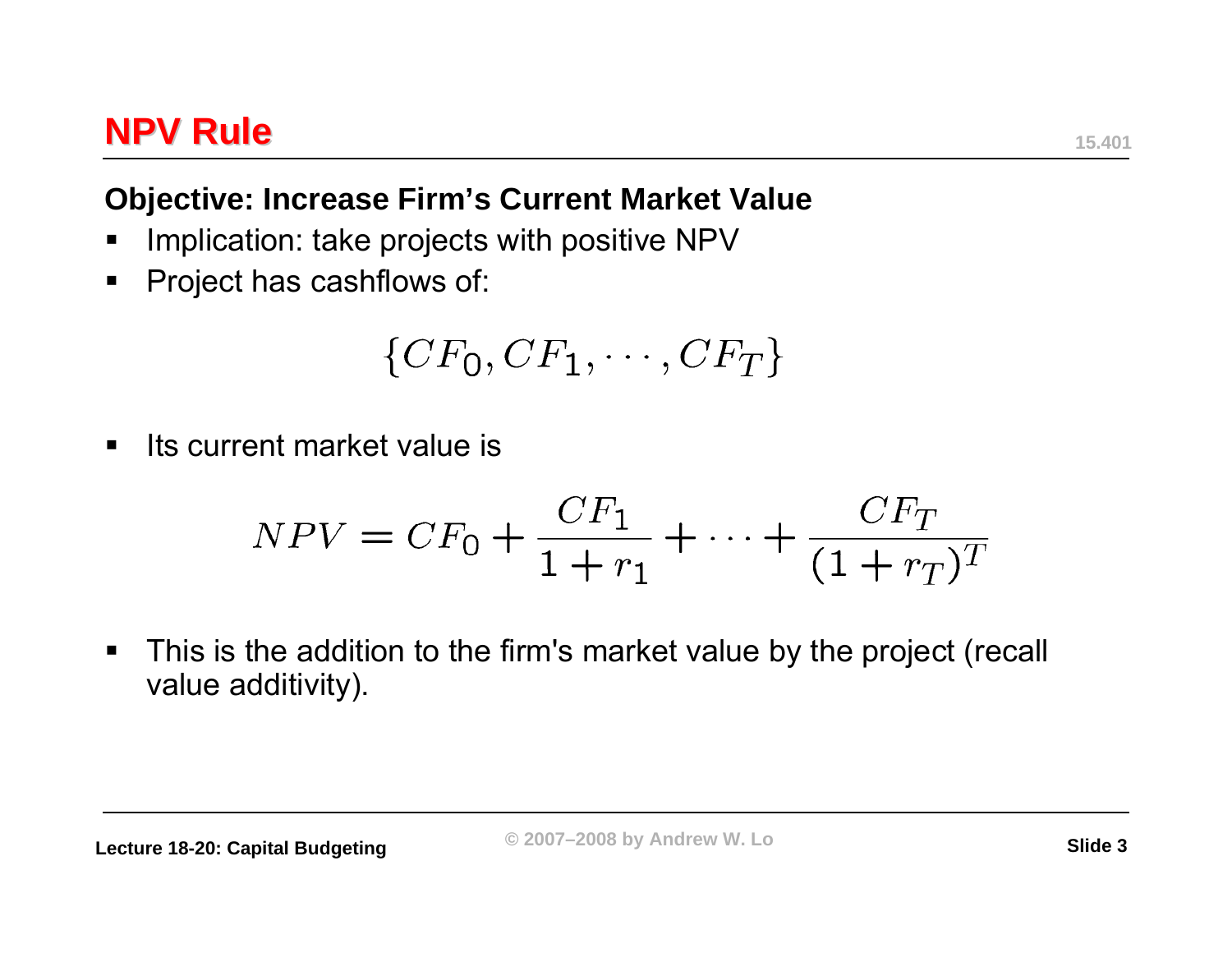## **NPV Rule NPV Rule**

#### **Investment Criteria:**

- $\blacksquare$ For a single project, take it if and only if its NPV is positive
- $\blacksquare$ For many *independent* projects, take all those with positive NPV
- $\blacksquare$  For *mutually exclusive* projects, take the one with positive and highest NPV

### **To Compute the NPV of a Project, We Need To Consider:**

- $\blacksquare$ Cash flows
- $\blacksquare$ Discount rates
- $\blacksquare$ Strategic options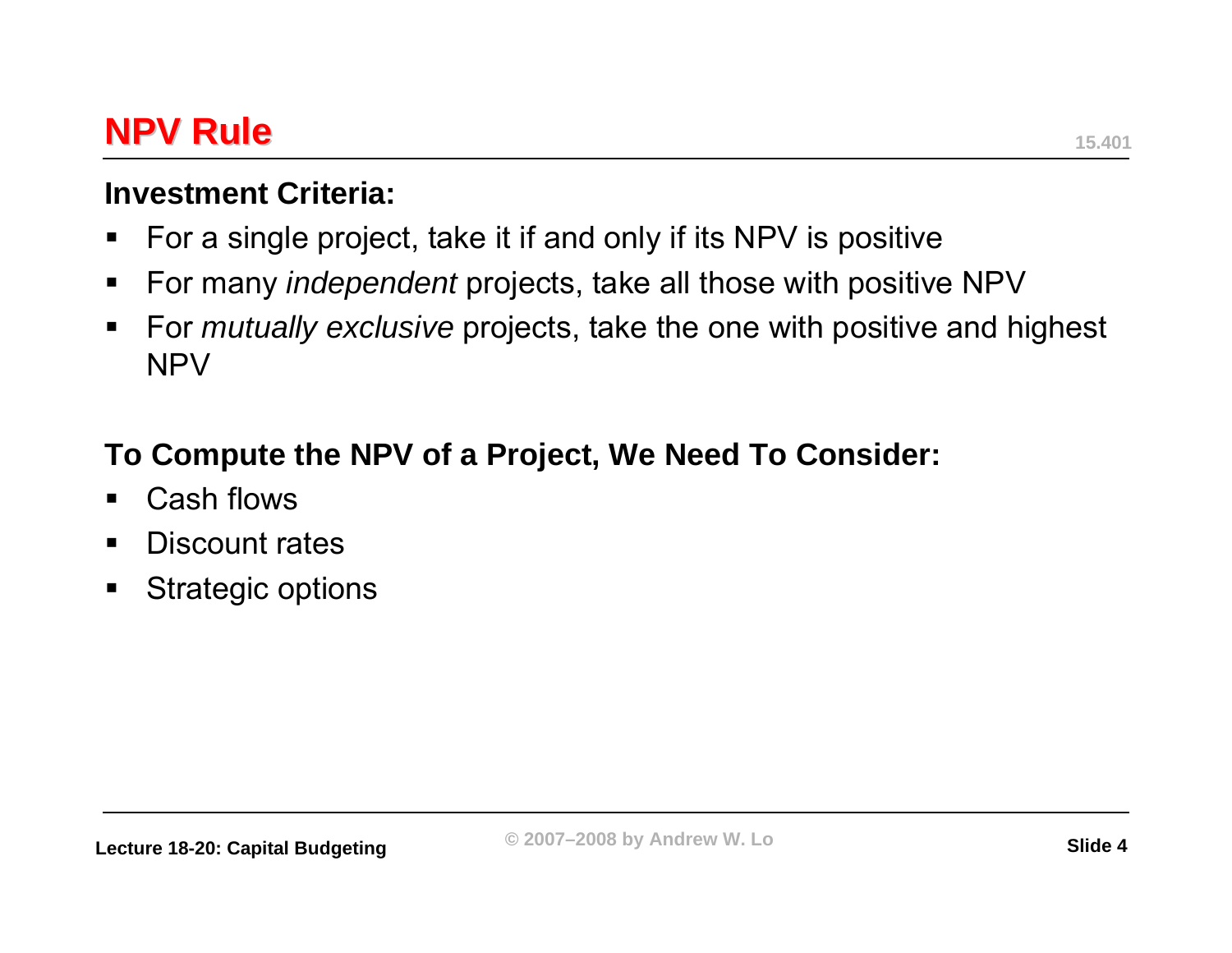## **Cash Flow Calculations Cash Flow Calculations**

#### **Main Points:**

- 1. Use cash flows, not accounting earnings
- 2. Use after-tax cashflows
- 3. Use cash flows attributable to the project (compare firm value with and without the project):
	- Use incremental cash flows
	- –Forget sunk costs: bygones are bygones
	- –Include investment in working capital as capital expenditure
	- – Include opportunity costs of using existing equipment, facilities, etc.
	- –Correct for biases from fighting for resources inside firm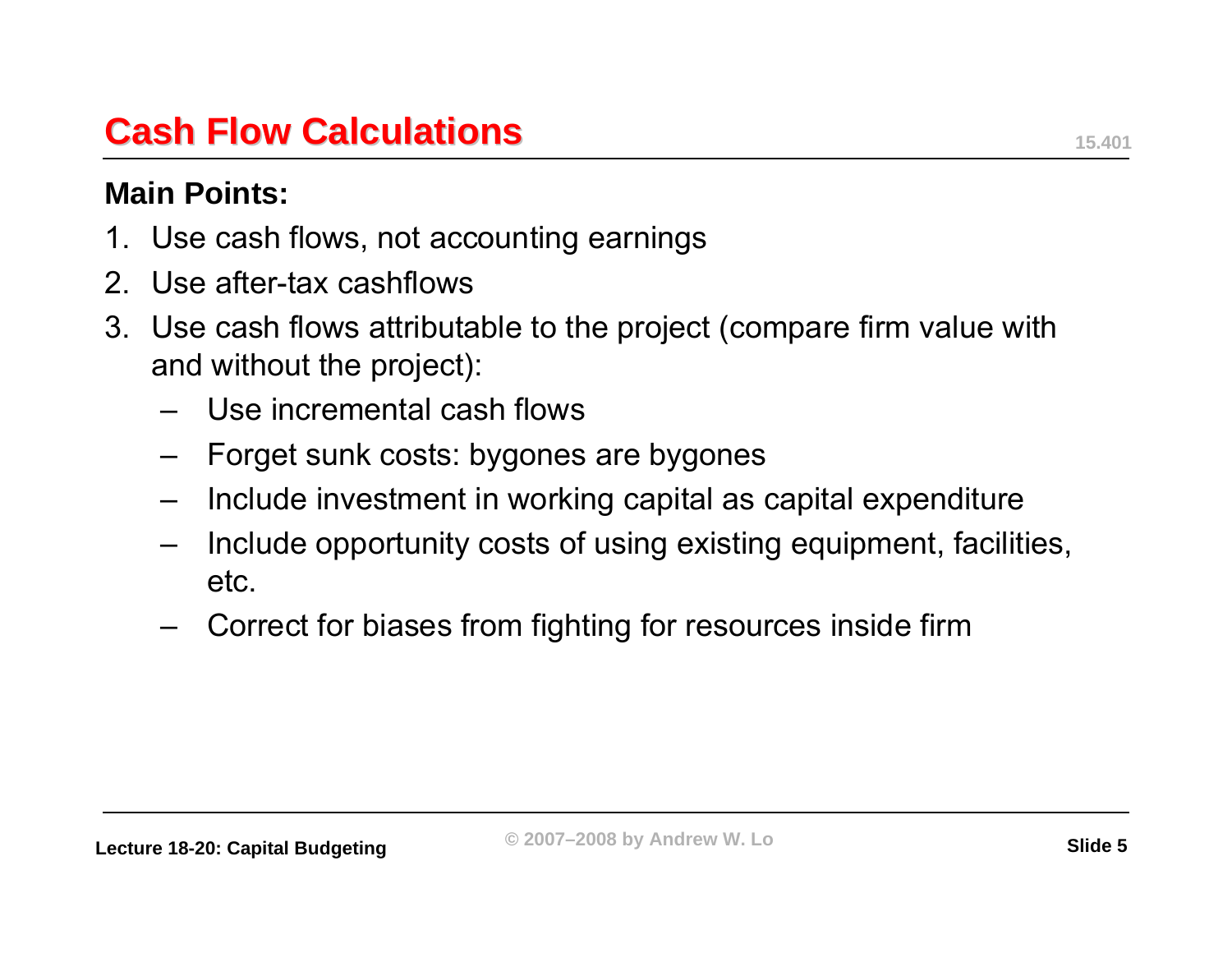#### **Consider Project Cashflows:**

$$
CF = [Project Cash Inflows] - [Project Cash Outflows]
$$

- [Operating Expenses without depreciation]
- $-$  [Capital Expenditures]
- $-$  [Income Taxes]
- $\overline{\phantom{a}}$ Defining operating profit by

Operating Profit  $=$  Operating Revenues  $-$  Operating Expenses w/o Depreciation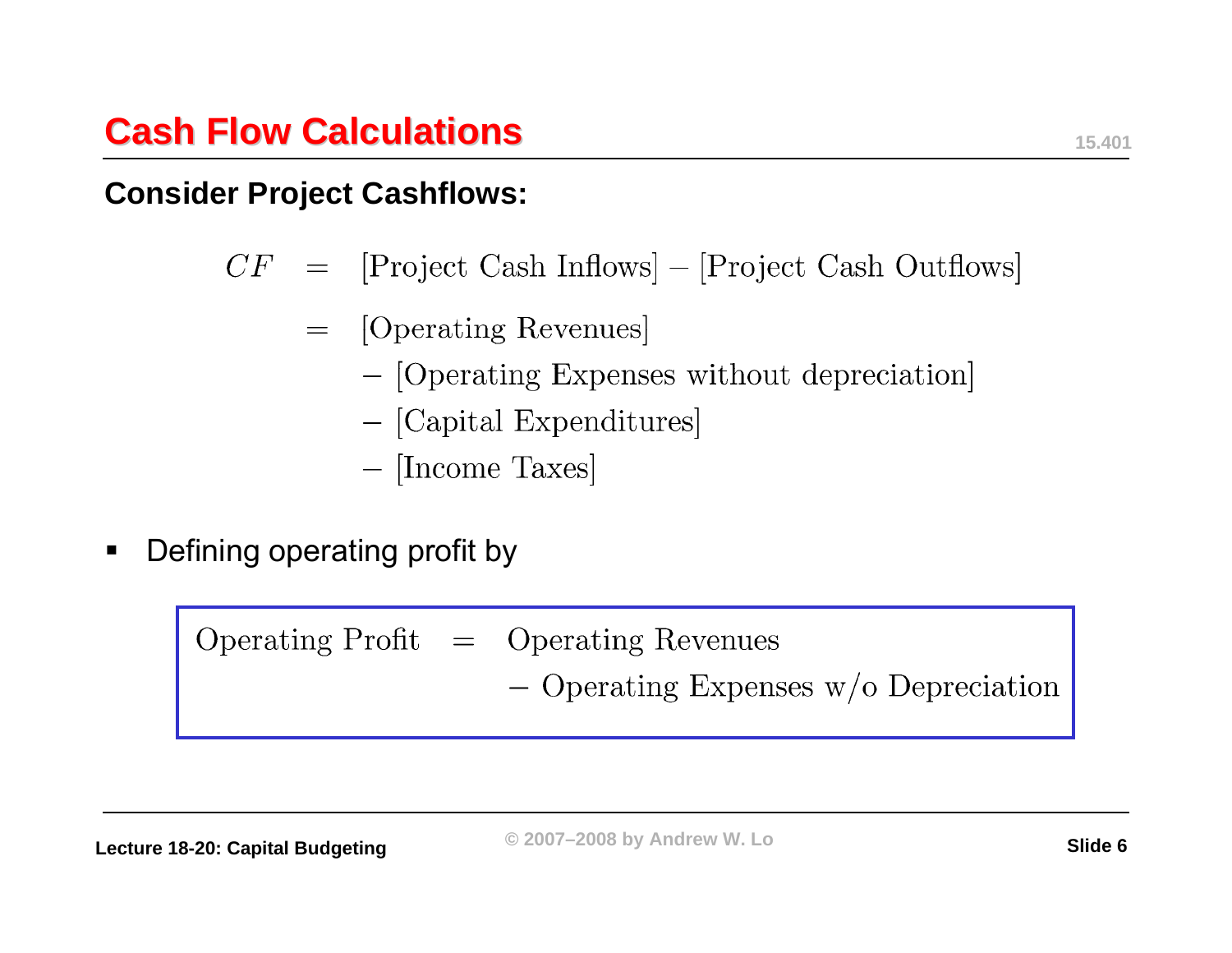The income taxes are

[Project Income Taxes] = [Tax Rate][Operating Profit]  $-$  [Tax Rate][Depreciation]

- $\blacksquare$  Note that accounting depreciation does affect cash flows because it reduces the company's tax bill.
- $\blacksquare$ Let  $\tau$  denote the ``effective'' tax rate. Then

 $CF = (1-\tau)$ [Operating Profits] – [Capital Expenditures]<br>+ ( $\tau$ )[Depreciation]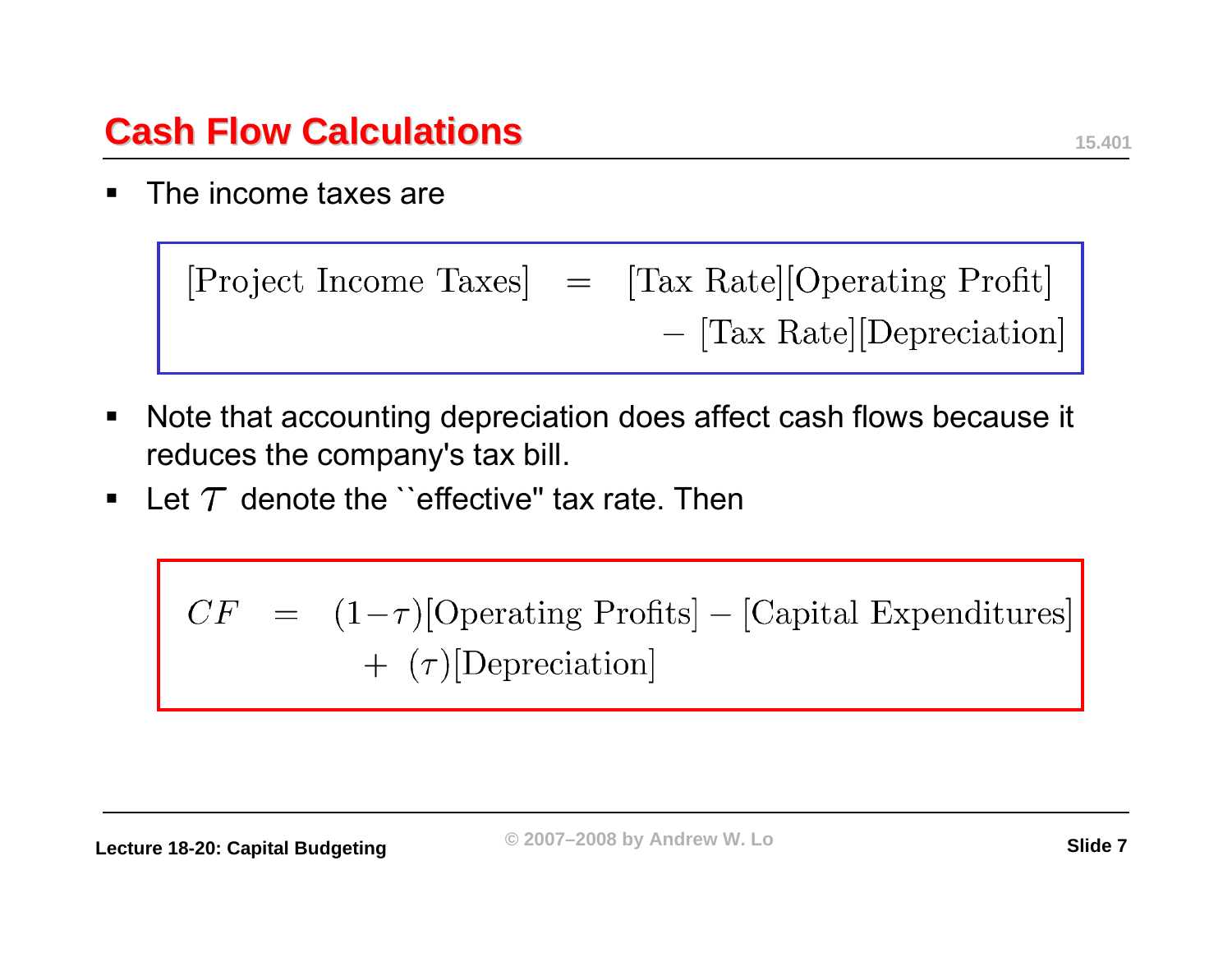**Example: Capital Expenditure and Accounting Earnings vs. Cash Flows**

A machine purchased for \$1,000,000 with a life of 10 years generates annual revenues of \$300,000 and operating expenses of \$100,000. Assume that machine will be depreciated over 10 years using straightline depreciation. The corporate tax rate is 40%. What is its NPV?

$$
\begin{array}{rcl}\n\text{According Earning} &=& \$3,00\text{K} - \$100\text{K} - \$100\text{K} \\
&=& \$100\text{K}\n\end{array}
$$

After-Tax Cashflow =  $(1 - 0.4) \times (43,00K - 100K) +$  $0.4 \times \$100K$ 

### $=$  \$160K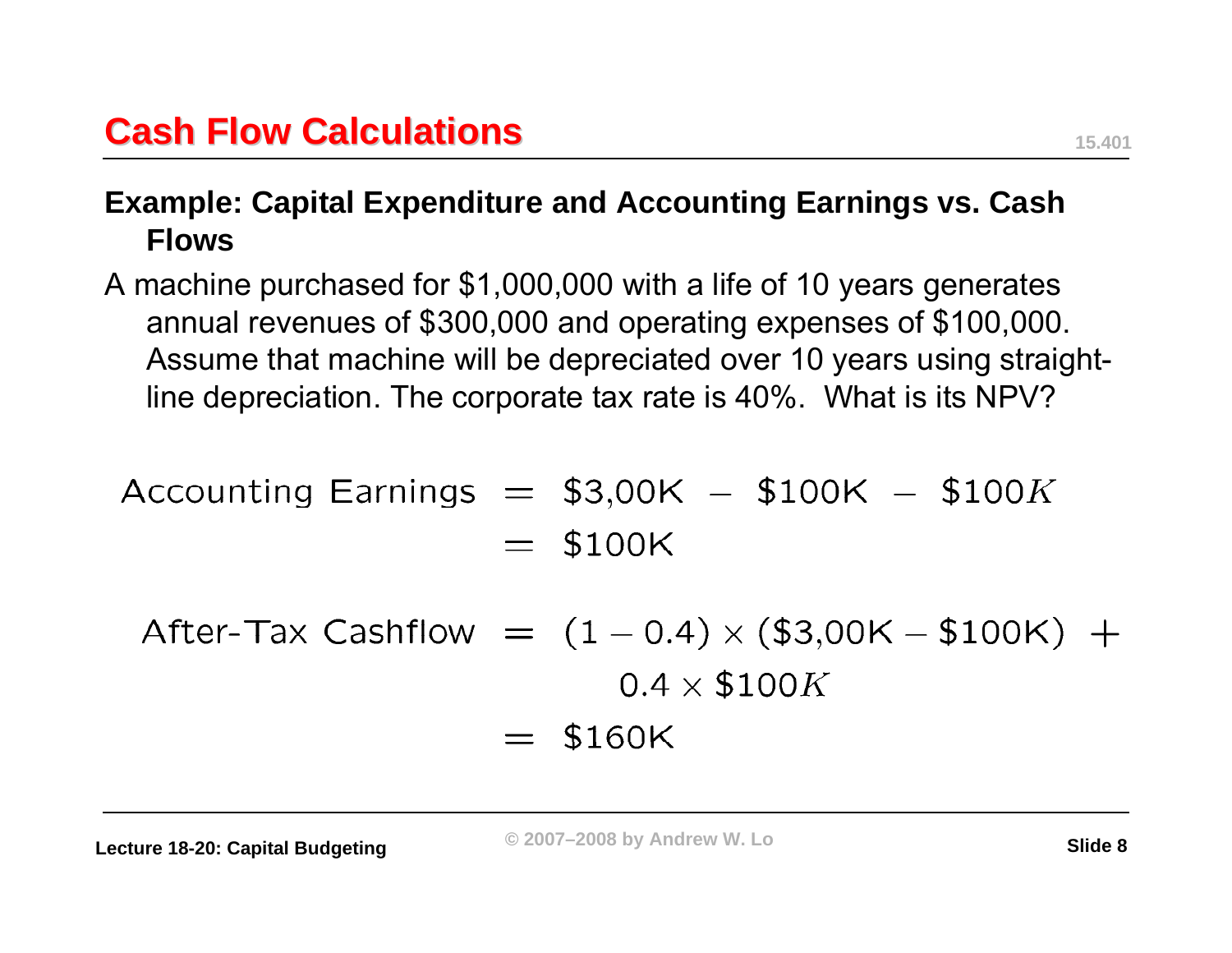| Date           | <b>Accounting Earnings</b>      | <b>Accounting Earnings</b> | Cash Flow After-tax            |
|----------------|---------------------------------|----------------------------|--------------------------------|
|                | Before Tax                      | After Tax                  |                                |
|                |                                 |                            |                                |
| $\overline{0}$ | $\theta$                        | $\overline{0}$             | $-1,000,000$                   |
| $\mathbf 1$    | $300,000 - 100,000 - 100,000 =$ | $(1-0.4)(100,000) =$       | $(1-0.4)$ $(300,000-100,00)$ + |
|                | 100,000                         | 60,000                     | $40,000 = 160,000$             |
| $\overline{2}$ | 100,000                         | 60,000                     | 160,000                        |
| 3              | 100,000                         | 60,000                     | 160,000                        |
| $\overline{4}$ | 100,000                         | 60,000                     | 160,000                        |
| $\overline{5}$ | 100,000                         | 60,000                     | 160,000                        |
| 6              | 100,000                         | 60,000                     | 160,000                        |
| $\overline{7}$ | 100,000                         | 60,000                     | 160,000                        |
| 8              | 100,000                         | 60,000                     | 160,000                        |
| 9              | 100,000                         | 60,000                     | 160,000                        |
| 10             | 100,000                         | 60,000                     | 160,000                        |

 $\blacksquare$  The accounting earnings do *not* accurately reflect the actual timing of cash flows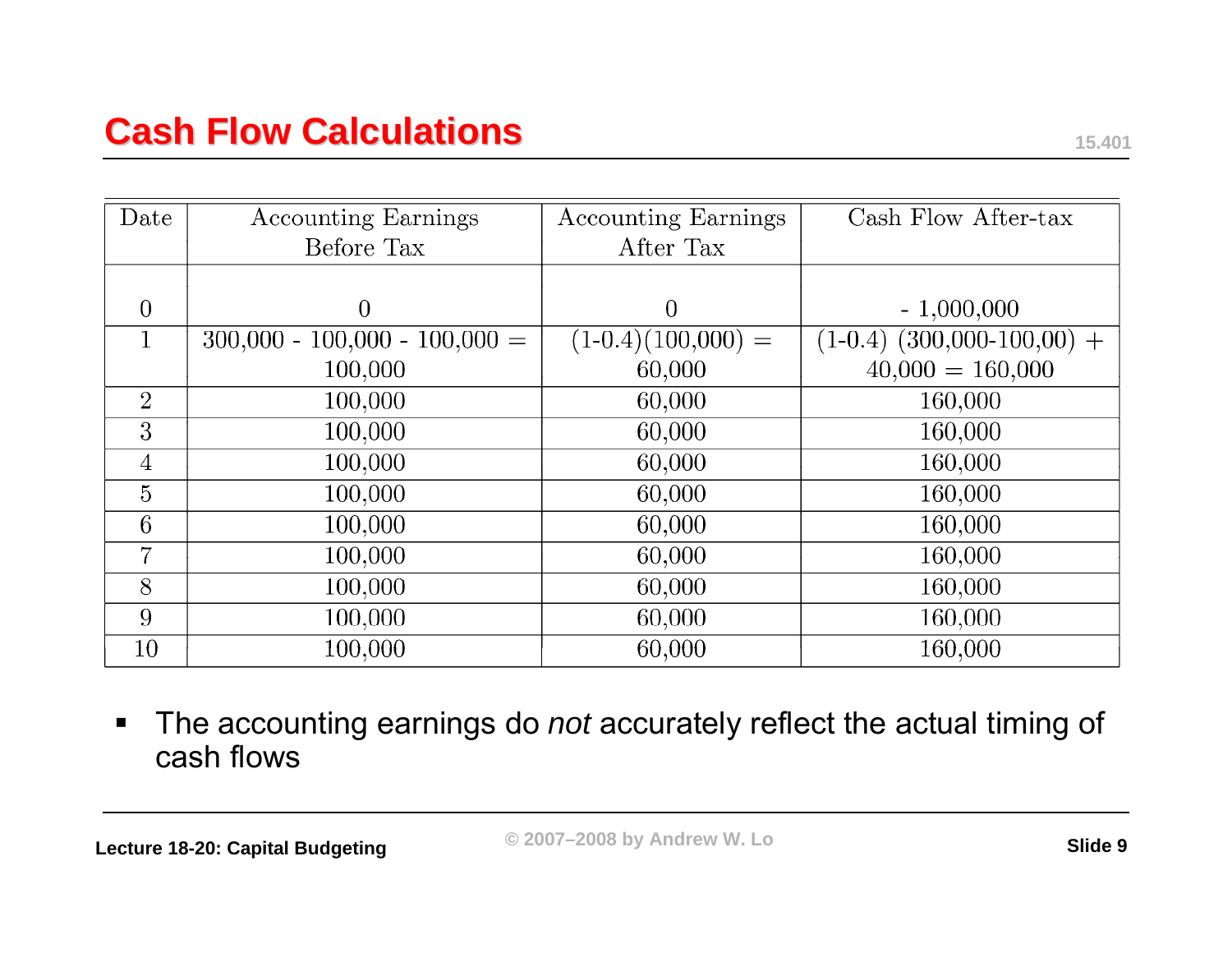## **Discount Rates Discount Rates**

#### **So Far, We Have Shown That:**

- A project's discount rate (i.e., required rate of return) is the expected rate of return demanded by investors for the project
- $\blacksquare$  The discount rate(s) in general depend on the timing and risk of the cashflow(s)
- $\blacksquare$ The discount rate is usually different for different projects
- $\blacksquare$  Therefore, it is in general incorrect to use a company-wide "cost of capital" to discount cash flows of all projects

#### **What Is The Required Rate of Return on a Project?**

- $\blacksquare$  Simple case: single discount rate can be used for all cashflows of a project (the term structure of discount rates is flat)
- $\blacksquare$ General case (the term structure of discount rates is not flat)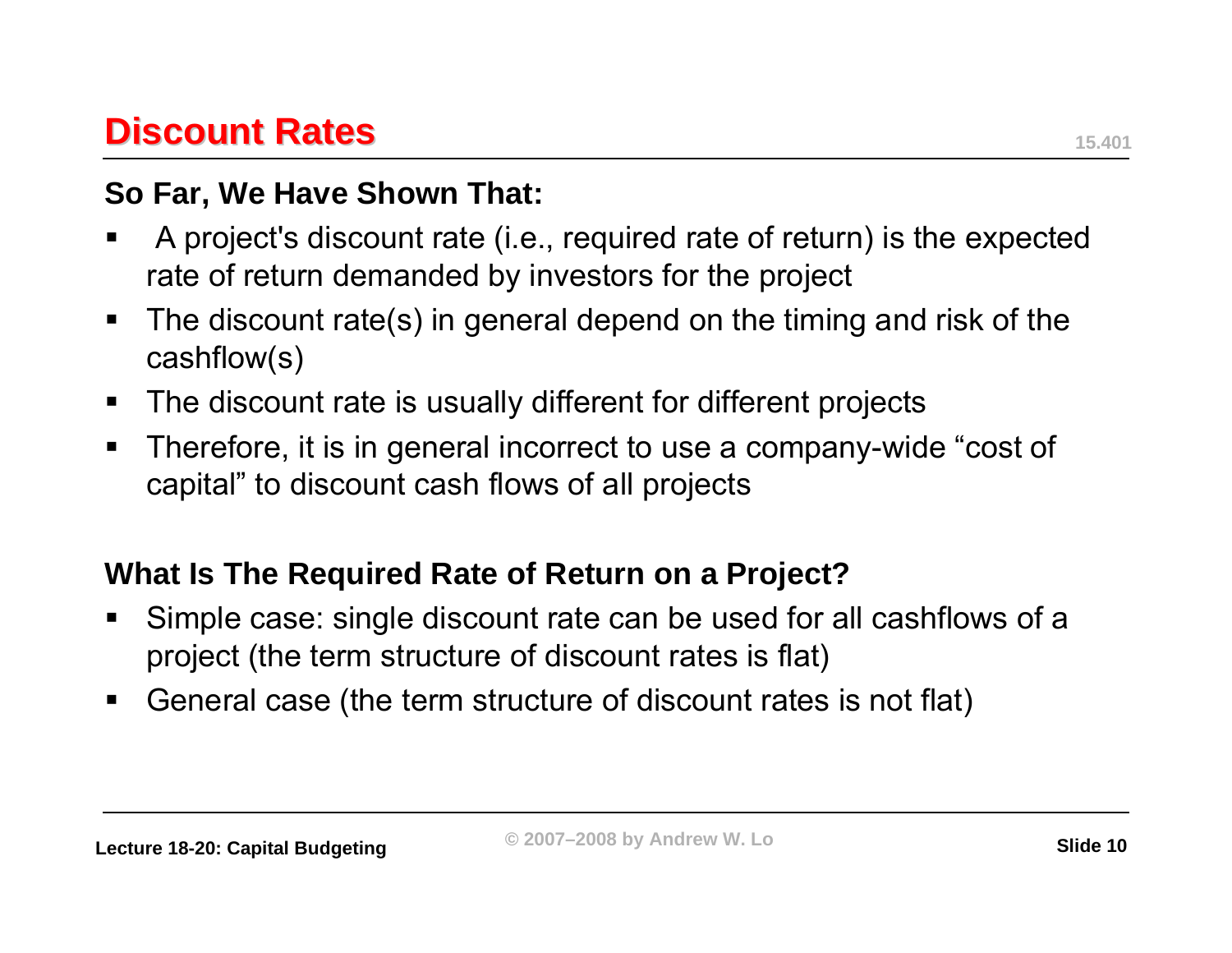### **Use CAPM to Estimate Cost of Capital**

Project's required rate of return is determined by the **project beta**:

$$
\bar{R}_{\text{project}} = R_f + \beta_{\text{project}} \left( \bar{R}_m - R_f \right)
$$

- $\blacksquare$ What matters is the project beta, not the company beta!
- $\blacksquare$  What if project beta is unknown?
	- –– Find comparable "pure-play" company and use its beta
	- – $-$  Find comparable historical project and use its cashflows to estimate beta
	- –Use intuition and empirical judgment to guesstimate beta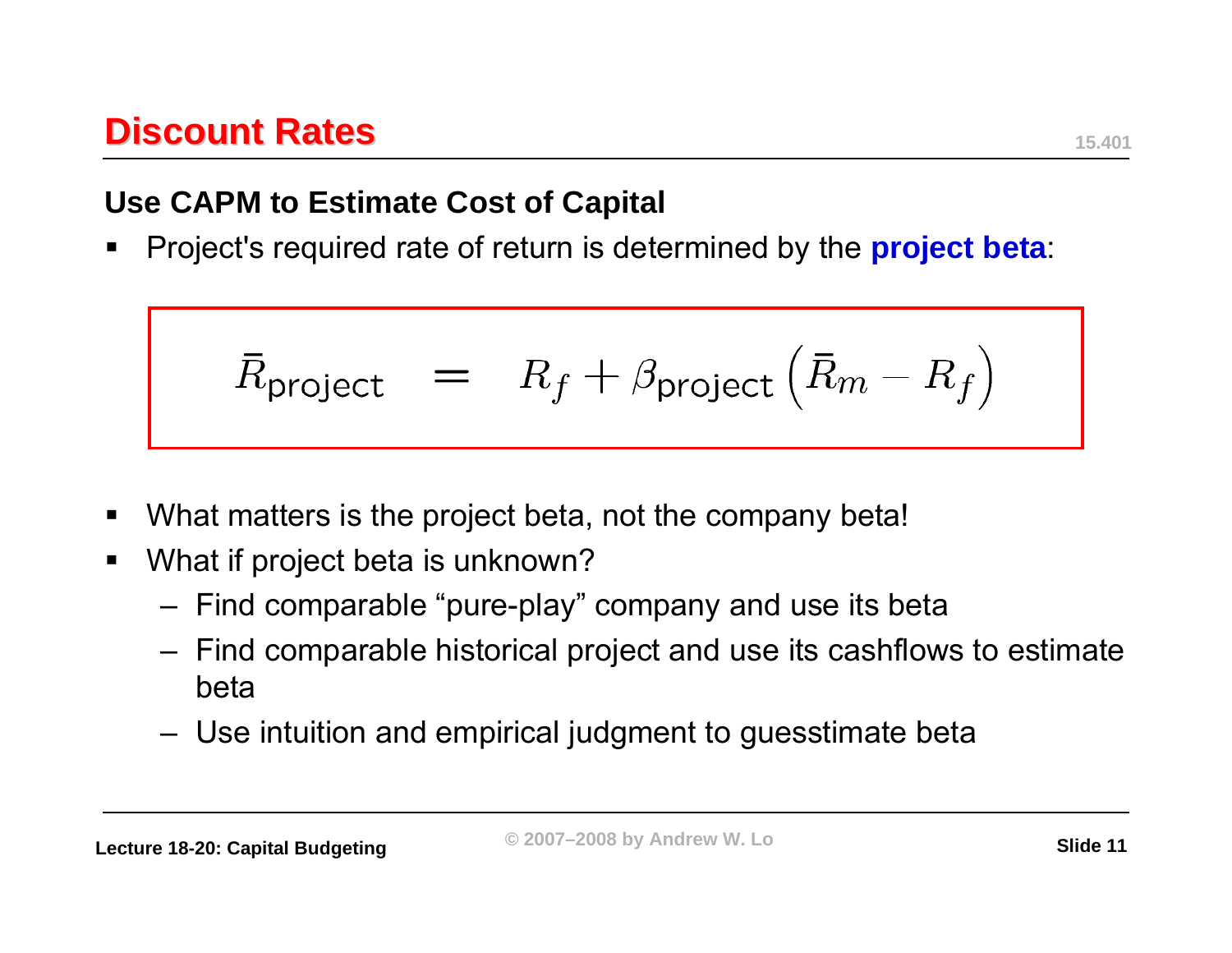- Bloomberg, a provider of financial data and analytics, is considering entering the publishing business (Bloomberg Press), and must evaluate the NPV of the estimated cashflows from this business. What cost of capital should it use for these NPV calculations?
- $\blacksquare$  Bloomberg should not use its own beta to discount Bloomberg Press cashflows
- $\blacksquare$  Bloomberg should use the beta of a publishing company (e.g., John Wiley & Sons)
- $\blacksquare$ What about using McGraw-Hill's beta?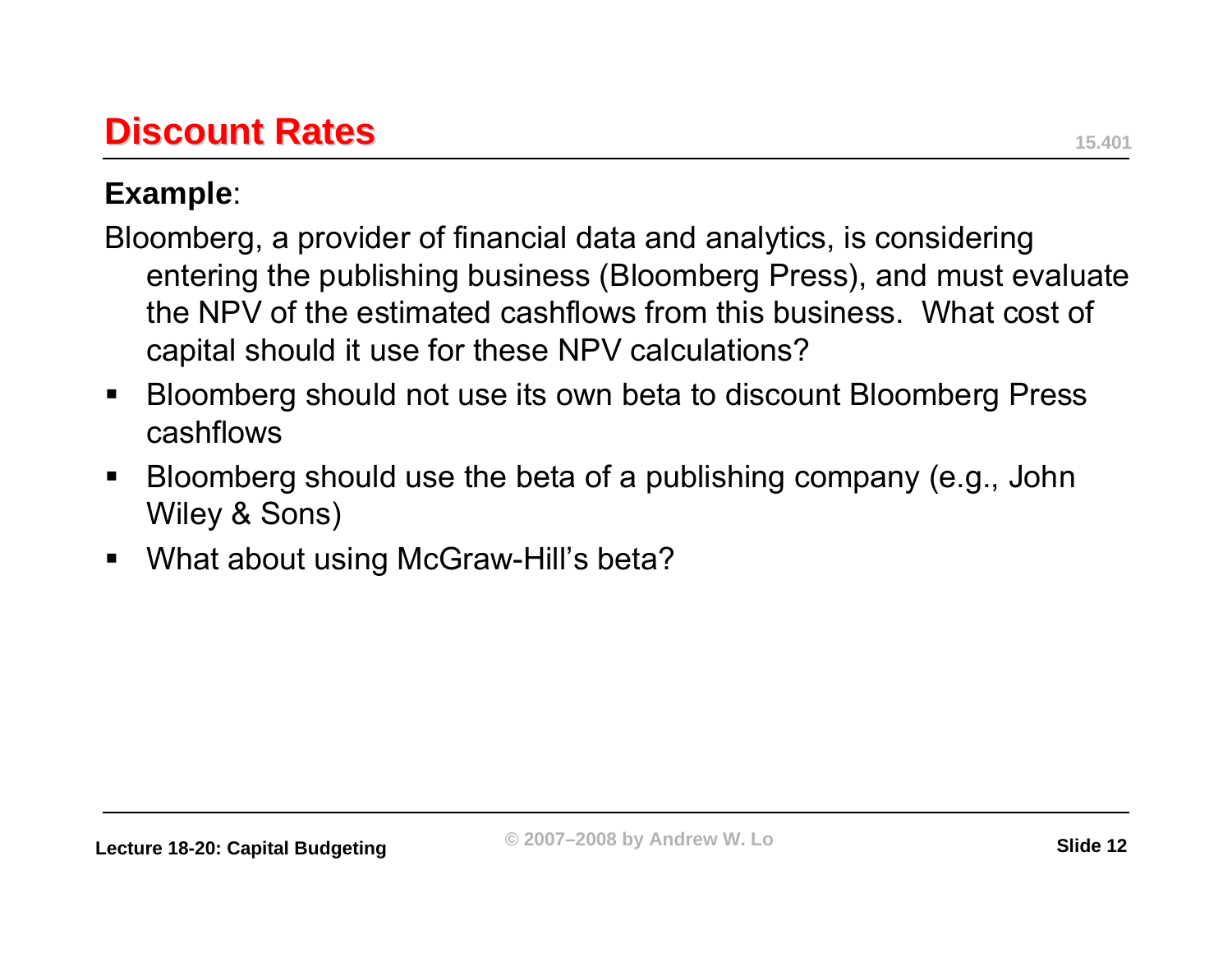## **Discount Rates Discount Rates**



Image by MIT OpenCourseWare.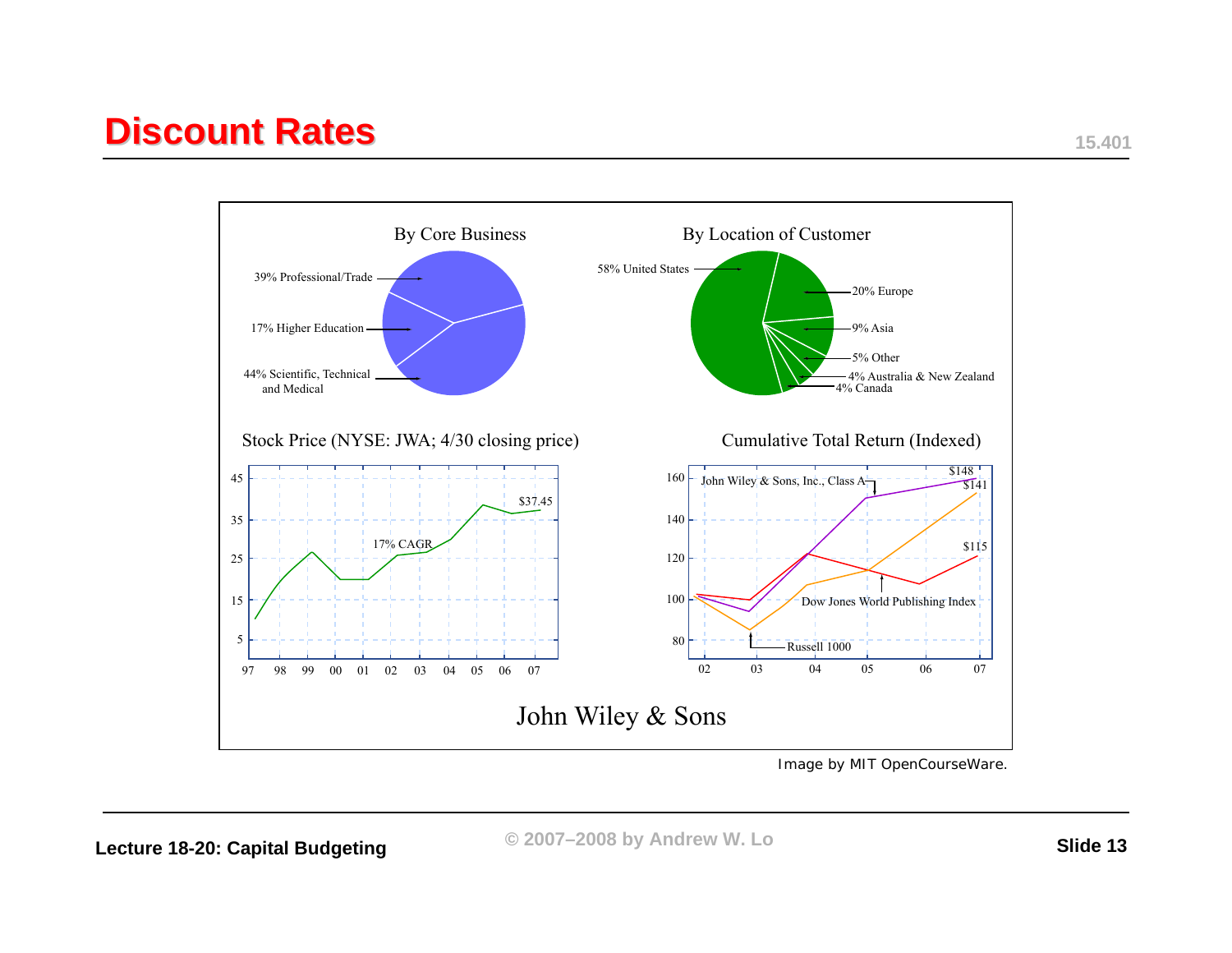## **Discount Rates Discount Rates**

## **Example (cont):**

- $\blacksquare$ Beta of JW/A (from http://finance.yahoo.com): 1.29
- $\blacksquare$ ■ Riskfree rate: 5%
- $\qquad \qquad \blacksquare$ Market risk premium: 6%

$$
\bar{R}_{\text{project}} = R_f + \beta_{\text{project}} (\bar{R}_m - R_f)
$$
  
= 0.05 + 1.29 × 0.06 = 12.7%

- $\blacksquare$ Use judgment in interpreting and adjusting this estimate
- $\blacksquare$ Estimates are always wrong!
- $\blacksquare$ How good is the approximation?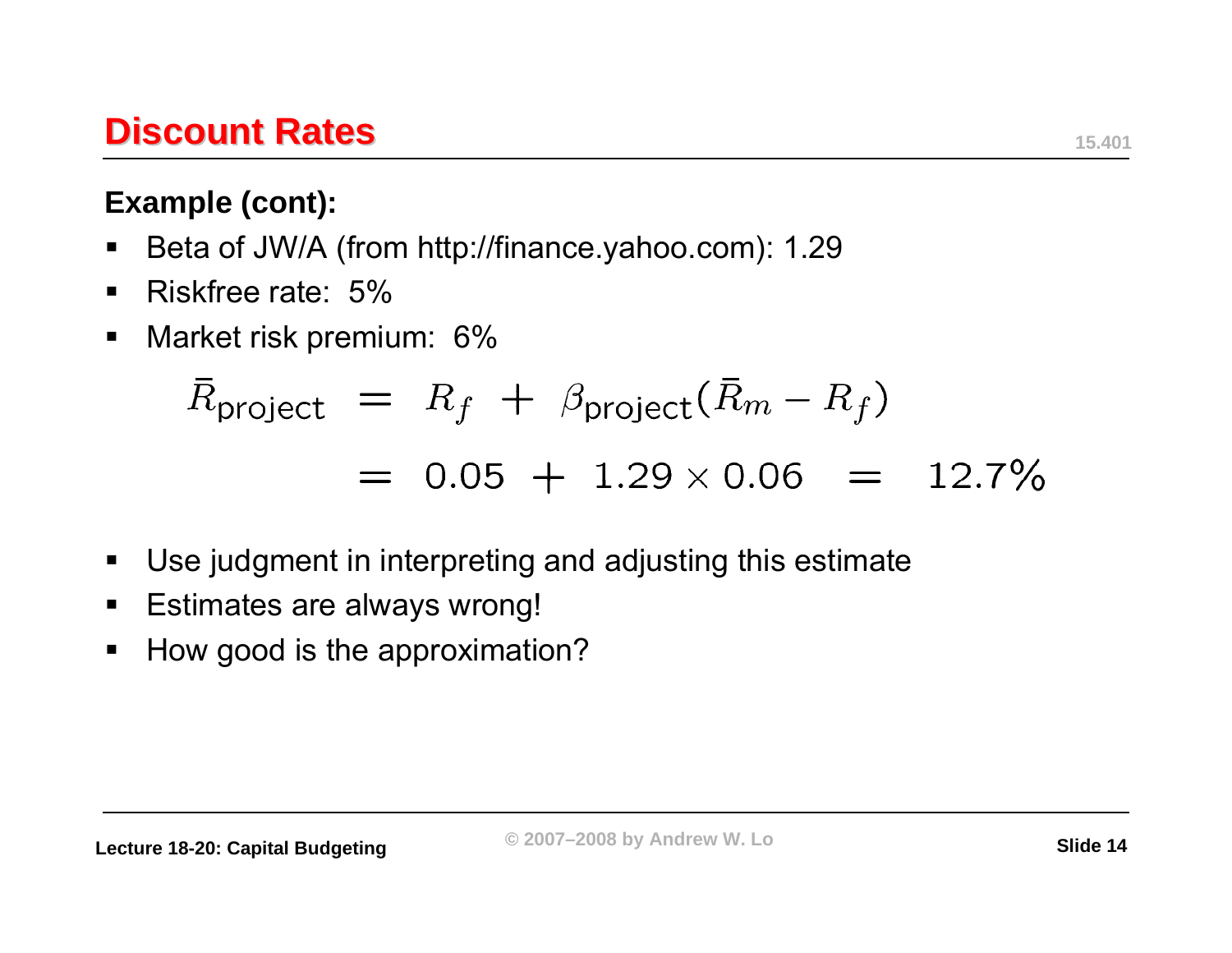#### **Discount Rates Over Different Horizons Are, In General, Different**

- The term structure of discount rates arises from two sources:
- 1. Term structure of interest rates: The discount rates in absence of risk can be different for sure cashflows at different dates
- 2. Term structure of risk premia:
	- a) The risk of cashflows at different dates is different
	- b) The price of risk is different for different dates
- $\blacksquare$  Use the discount rate that corresponds to the risk at the time the cashflow is generated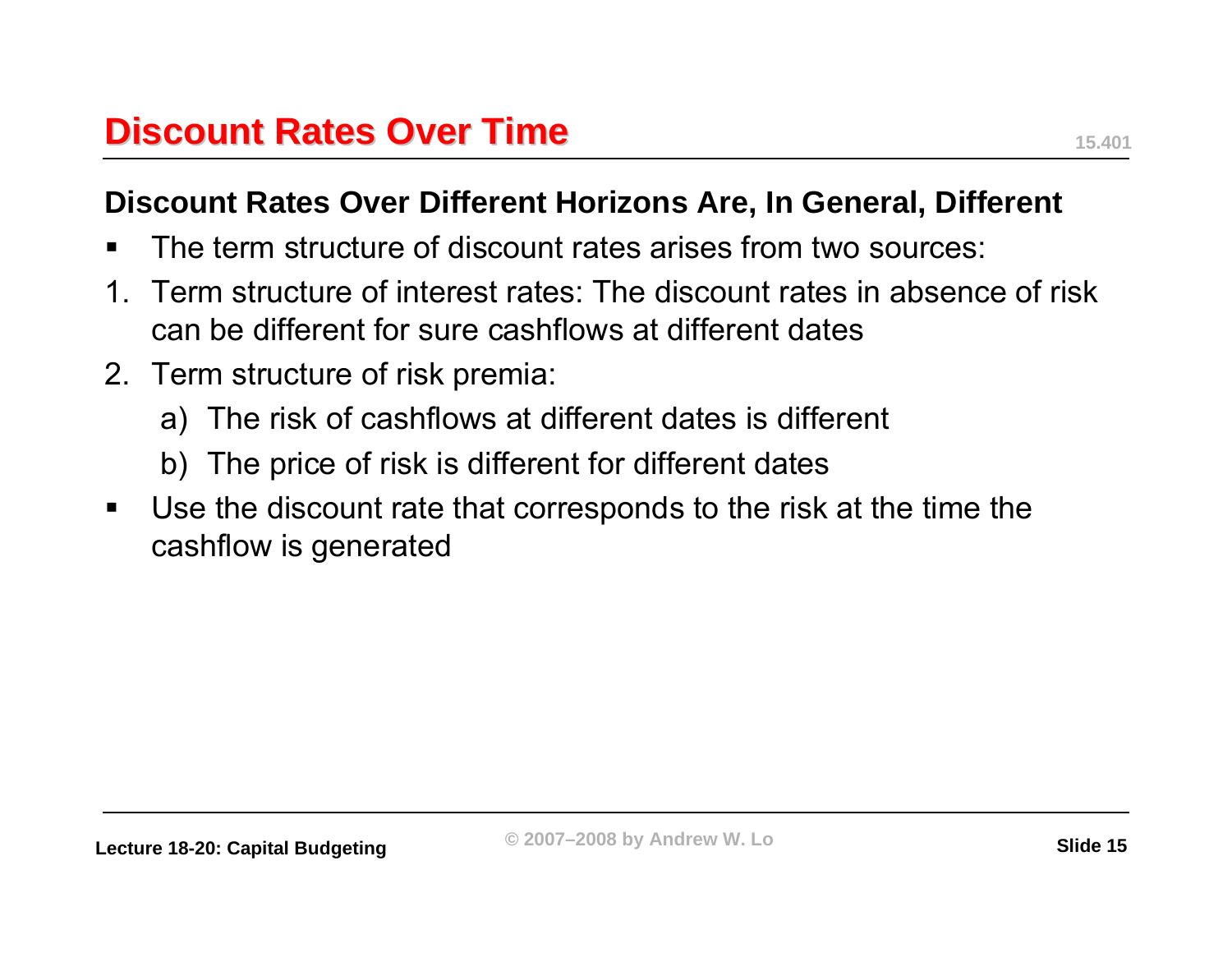## **Discount Rates Over Time Discount Rates Over Time**

### **Example:**

A firm is investing in an oil exploration project:

- $\blacksquare$ Drilling takes place over the coming year
- $\blacksquare$  At the end of the first year:
	- –with probability 1/3, it finds 3 million barrels of oil
	- – $-$  with probability 2/3, it finds nothing
- $\blacksquare$  Conditional on successful exploration, 3 million barrels of oil will be produced by the end of the second year (There is no more oil after that)
- $\blacksquare$ Expected after-tax profit per barrel is \$20
- $\blacksquare$  $\blacksquare$  The riskfree rate is 5%
- $\blacksquare$ Industry discount rate of oil production is 20%
- $\blacksquare$ The exploration risk is non-systematic (beta of 0.0)
- $\blacksquare$ What is the NPV of the project?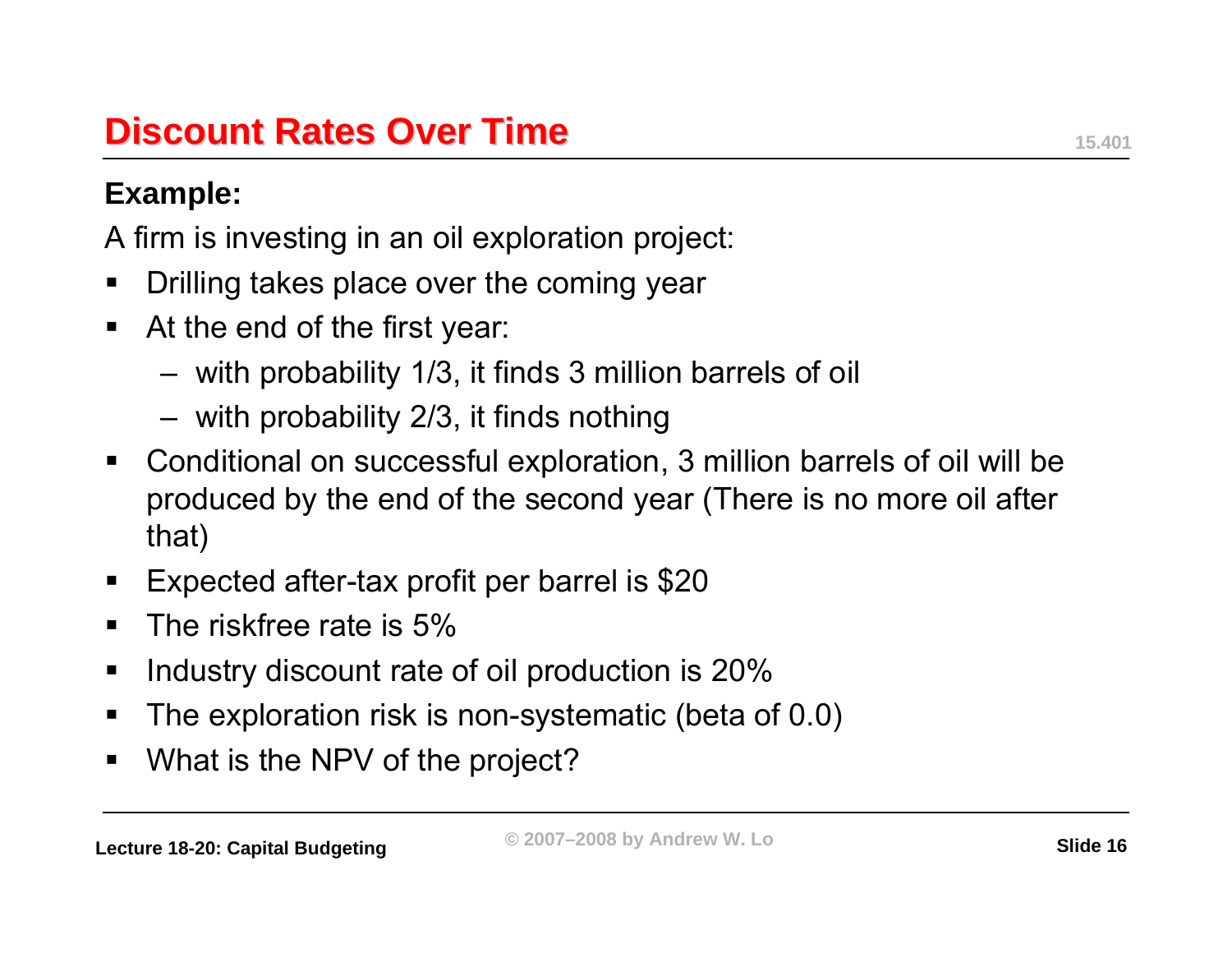### **Example (cont):**

 $\blacksquare$ Potential value of the cash flows after drilling (at t=1):

$$
CF_1 = \begin{cases} 0 & \text{with prob } 2/3\\ \frac{20 \times 3}{1.20} = $50MM & \text{with prob } 1/3 \end{cases}
$$

 $\blacksquare$ The value of the project at date 0:

$$
PV = \frac{E[CF_1]}{1 + R_1} = \frac{E[CF_1]}{1.05}
$$
  
= 
$$
\frac{0 \times (2/3) + $50 \times (1/3)}{1.05} = $15.9MM
$$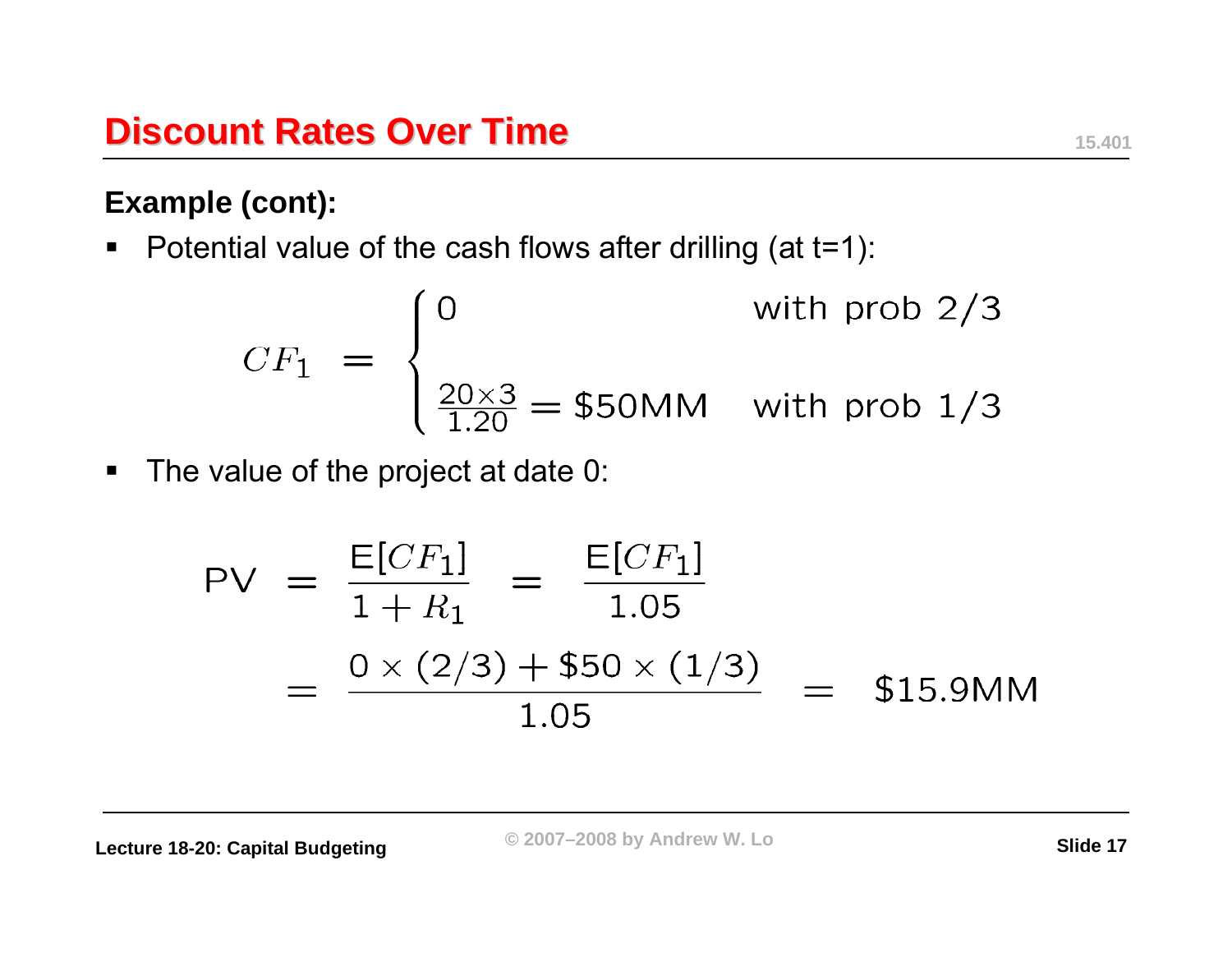## **Project Interactions Project Interactions**

#### **Deciding Among A Set of Projects**

- $\blacksquare$ If projects are independent, apply NPV rule to each project
- $\blacksquare$  If projects are dependent (e.g., mutually exclusive—accepting one rules out the others), we have to compare their NPVs

### **Optimal Timing of Projects**

- $\blacksquare$ Reject project
- $\blacksquare$ Accept project now
- $\blacksquare$ Accept project later
- $\blacksquare$ Sometimes waiting can increase NPV!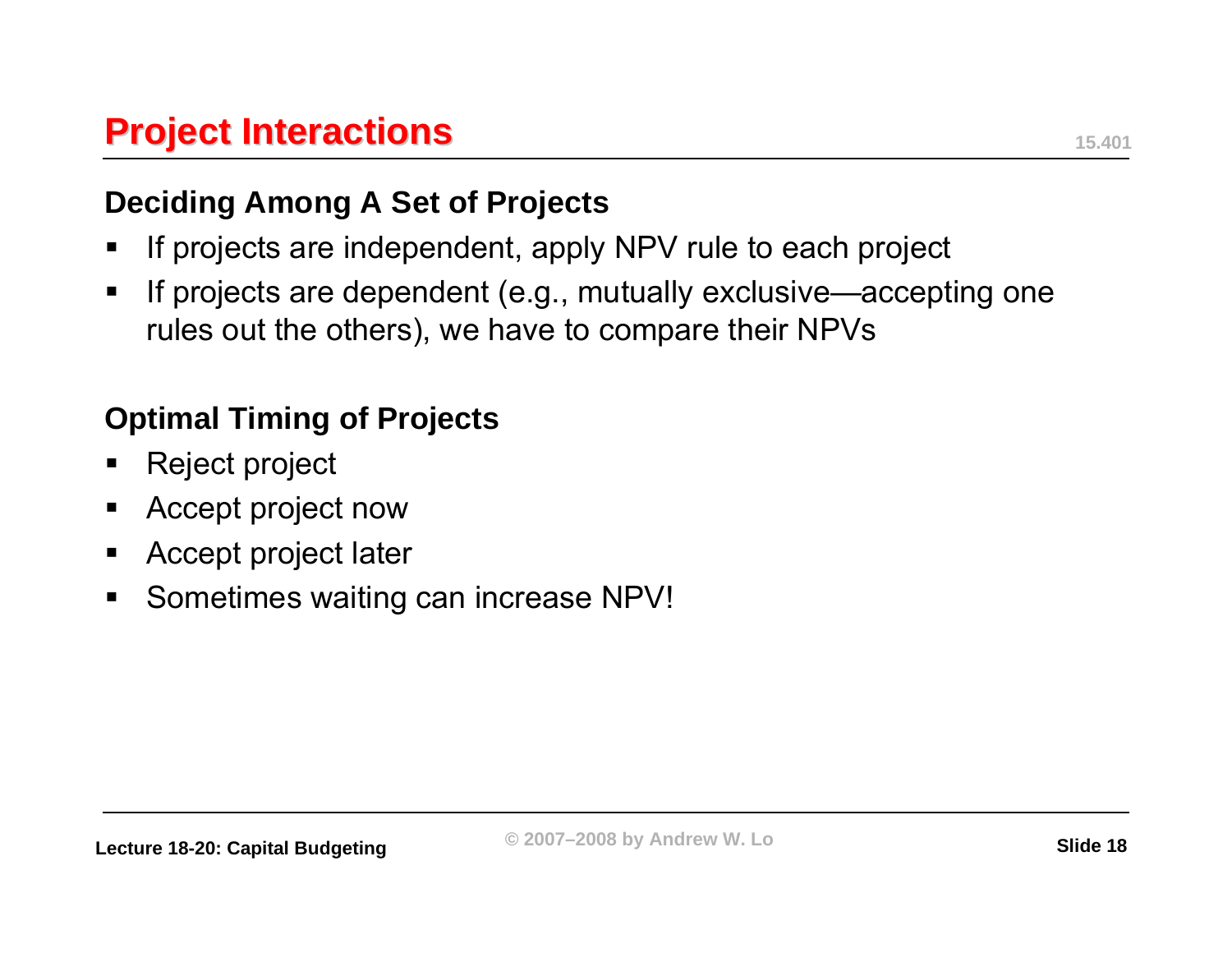Potential demand for your product is projected to increase over time. If you start the project early, your competitors will catch up with you faster, by copying your idea. Your opportunity cost of capital is 10%. Denoting by FPV the project's NPV at the time of introduction, we have:

| Year to Start | FPV | $%$ Change in FPV | NPV |
|---------------|-----|-------------------|-----|
|               | 100 |                   | 91  |
|               | 120 | 20                | 99  |
|               | 138 | 15                | 104 |
|               | 149 |                   | 102 |

Before year 4, the return to waiting is larger that the opportunity cost of capital, 10%. As long as the growth rate of FPV remains below 10% after year 4, it is best to wait and introduce at the end of year 3.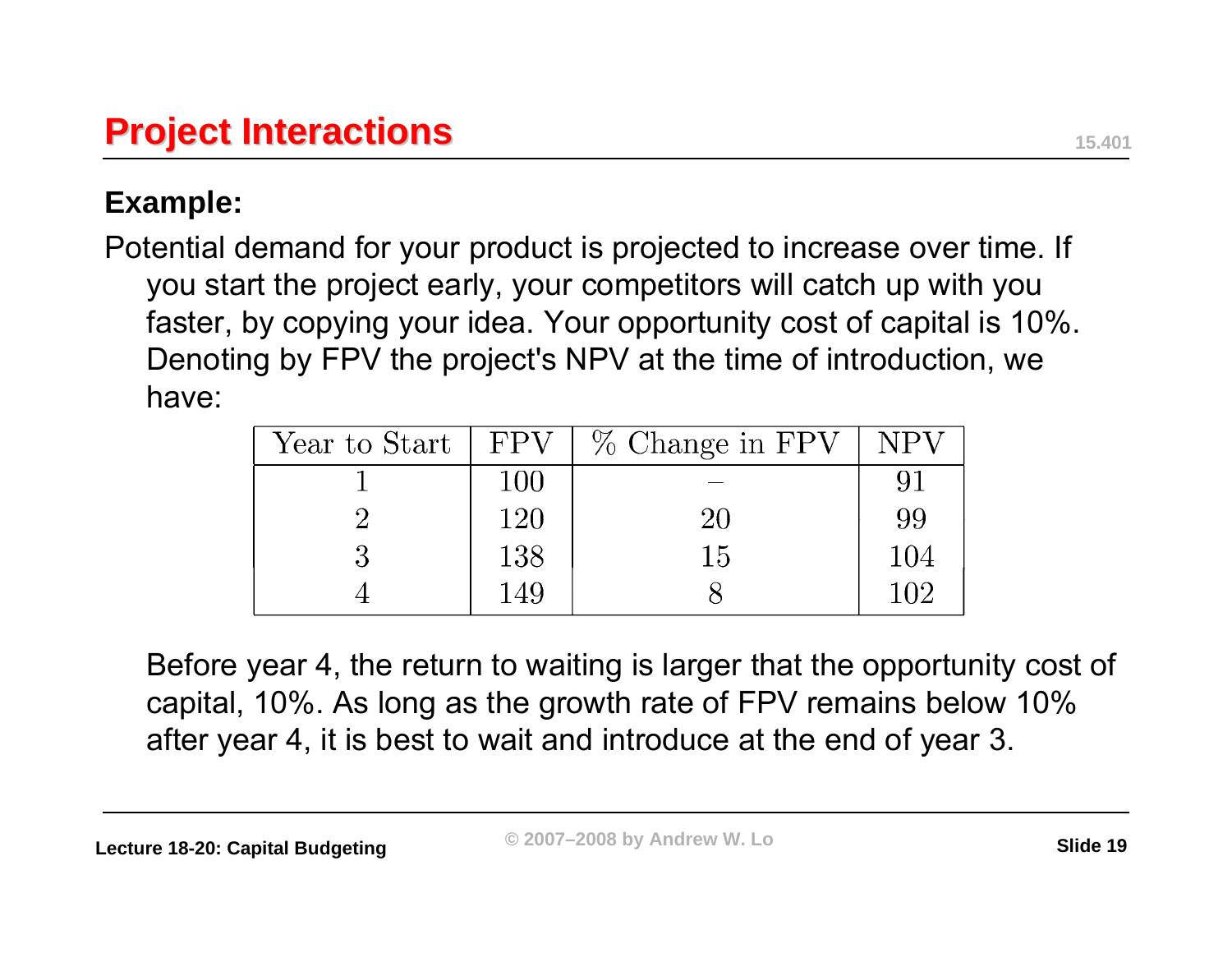## **Alternatives to NPV Alternatives to NPV**

**In Practice, Other Investment Rules Are Also Used**

- **1. Payback Period**
- **2. Internal Rate of Return (IRR)**
- **3. Profitability Index (PI)**
- $\blacksquare$  Firms use these rules because they were used historically and they may have worked (in combination with common sense) in the particular cases encountered by these firms.
- $\blacksquare$  These rules sometimes give the same answer as NPV, but in general they do not. We should be aware of their shortcomings and use NPV whenever possible.
- $\blacksquare$ The bottom line is: **The NPV rule dominates these alternatives**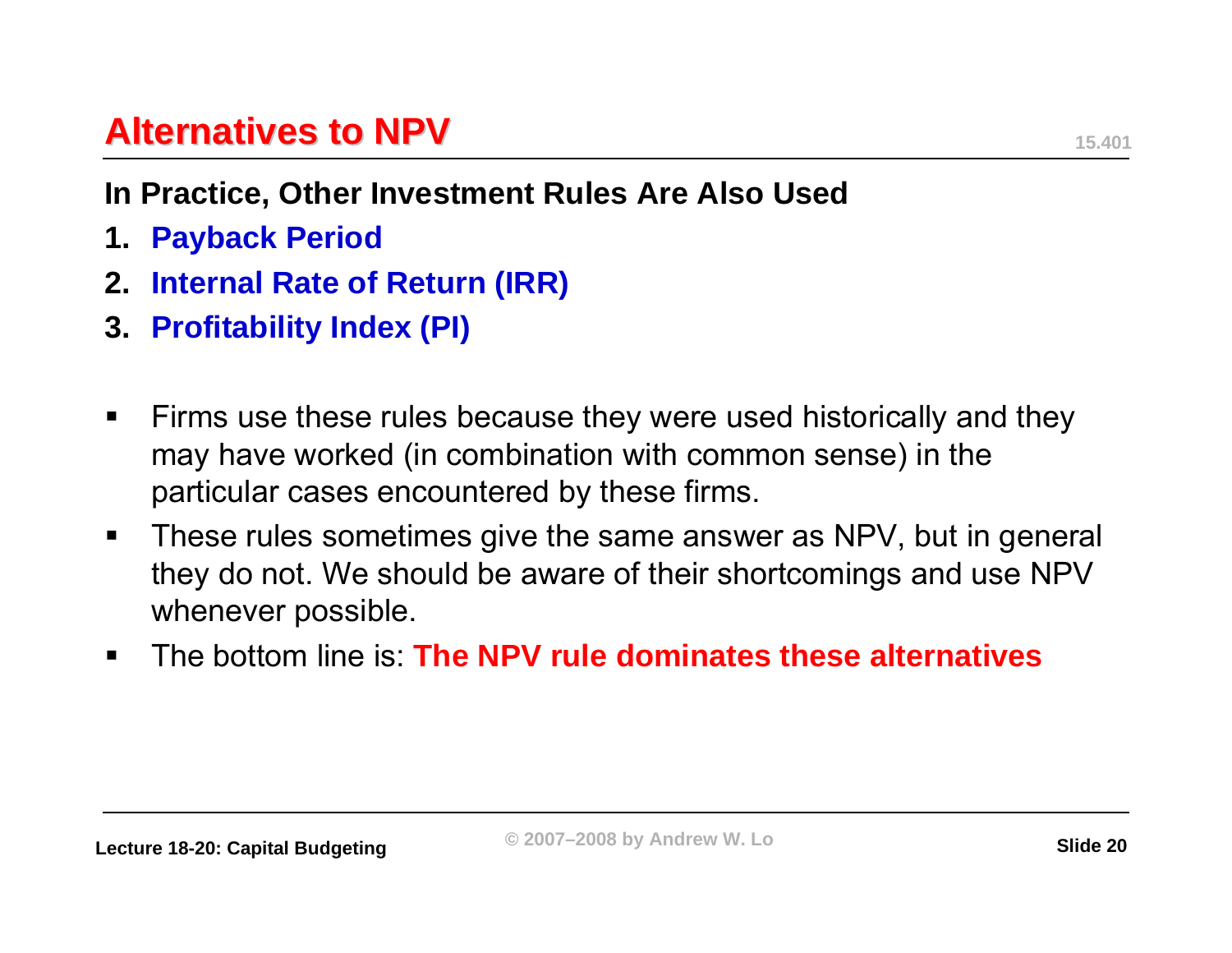**Payback Period** is the minimum *k* such that

$$
CF_1 + CF_2 + \cdots + CF_k \ge -CF_0 = I_0
$$

 $\blacksquare$  In words, *k* is the minimum length of time such that the sum of cash flows from a project is positive

#### **Decision Criterion Using Payback Period**

- $\blacksquare$  For independent projects: Accept if *k* is less than or equal to some fixed threshold *t*\*
- $\blacksquare$  For mutually exclusive projects: Among all the projects having *k* <sup>≤</sup> *t*\*, accept the one that has the minimum payback period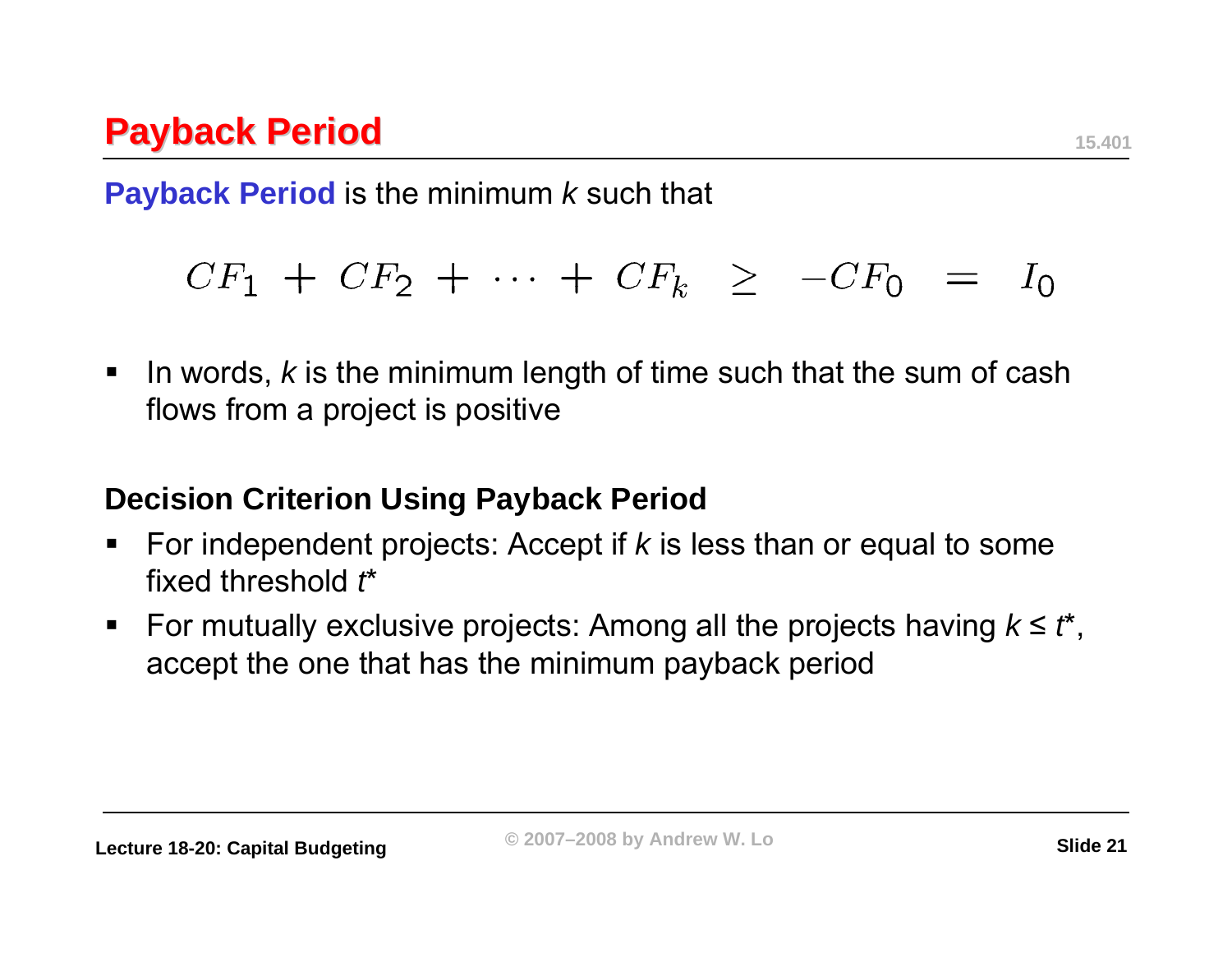## **Payback Period Payback Period**

### **Shortcomings**

- $\blacksquare$ Ignores time-value of money
- $\blacksquare$ Ignores cashflows after *k*

### **Discounted Payback:**

$$
\frac{CF_1}{1+R_1} + \dots + \frac{CF_k}{(1+R_k)^k} \ge -CF_0 = I_0
$$

П Still ignores cashflows after *k*

### ⇒ **Use NPV!**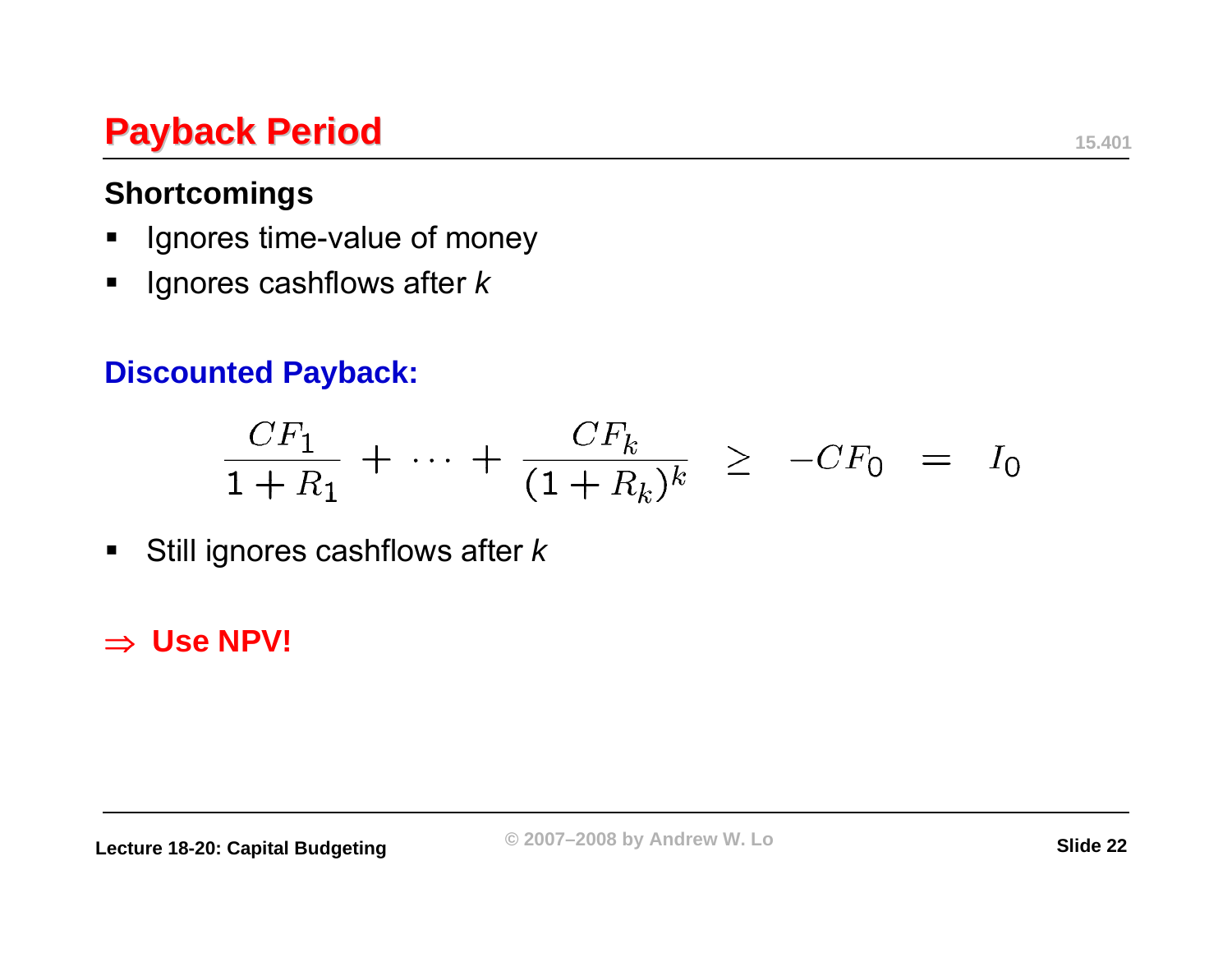## **Profitability Index Profitability Index**

**Profitability Index (PI)** is the ratio of the present value of *future* cash flows and the initial cost of a project:

$$
\text{PI} \quad \equiv \quad \frac{\text{PV}}{-CF_0} \quad = \quad \frac{\text{PV}}{I_0}
$$

#### **Decision Criterion Using PI**

- $\blacksquare$  For independent projects: Accept all projects with PI greater than one (this is identical to the NPV rule)
- $\blacksquare$  For mutually exclusive projects: Among the projects with PI greater than one, accept the one with the highest PI.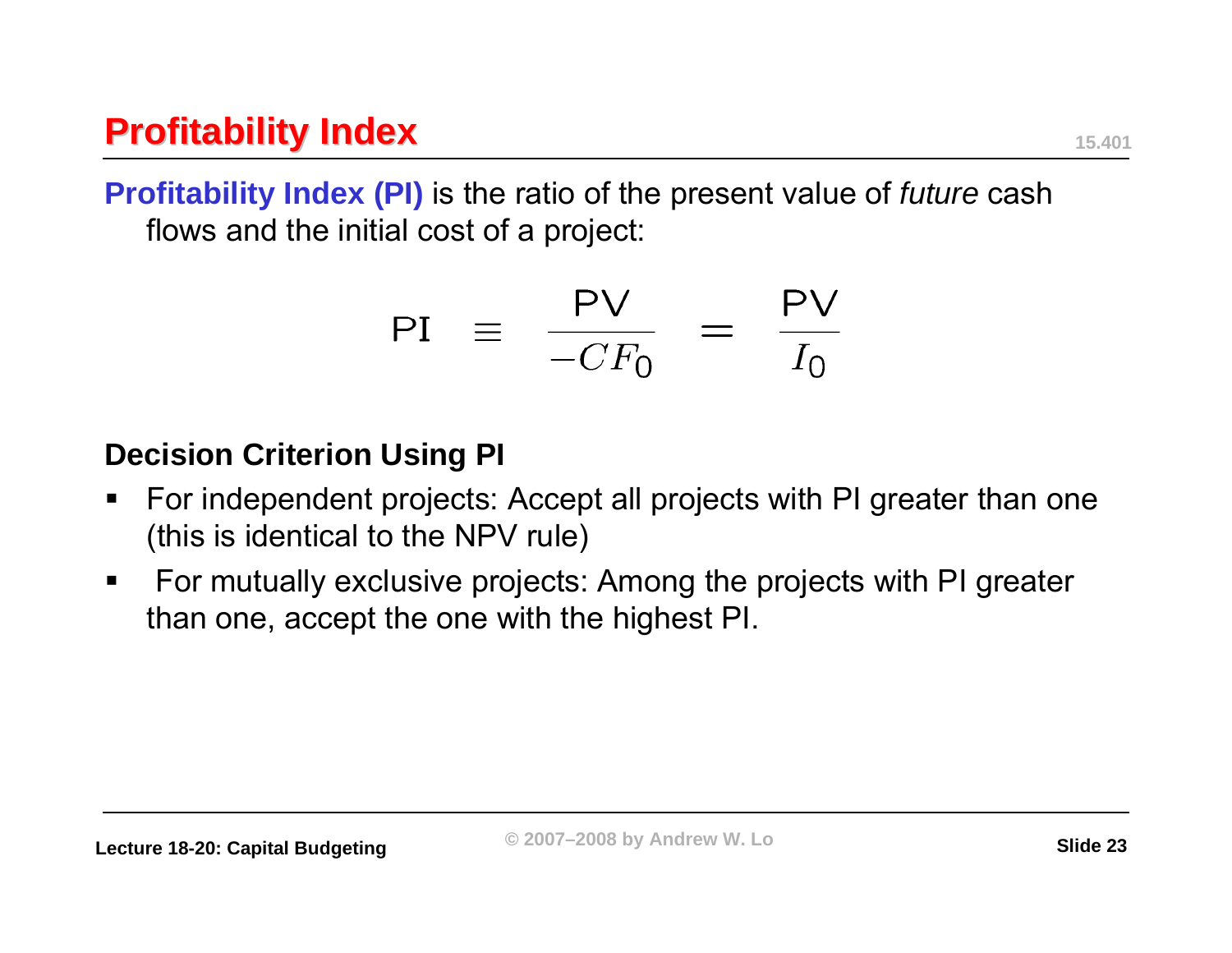## **Profitability Index Profitability Index**

#### **PI Gives The Same Answer As NPV When**

- 1. There is only one cash outflow, which is at time 0
- 2. Only one project is under consideration

#### **Shortcomings:**

 $\blacksquare$  PI scales projects by their initial investments. The scaling can lead to wrong answers in comparing mutually exclusive projects

|               | CF <sub>0</sub>  | $CF_1$ | <b>IRR</b>        | $\mid$ NPV at 10% $\mid$ PI at 10% $\mid$ |      |
|---------------|------------------|--------|-------------------|-------------------------------------------|------|
| Project 1     | $-1,000$   2,000 |        | $^{\circ}$ 100% . | 818.18                                    | 1.82 |
| Project 2     | $-2,000$   3,600 |        | $80\%$            | 1,272.73                                  | 1.64 |
| Project $2-1$ | $[-1,000]$       | 1,600  | $60\%$            | 454.55                                    | 1.45 |

#### ⇒ **Use NPV!**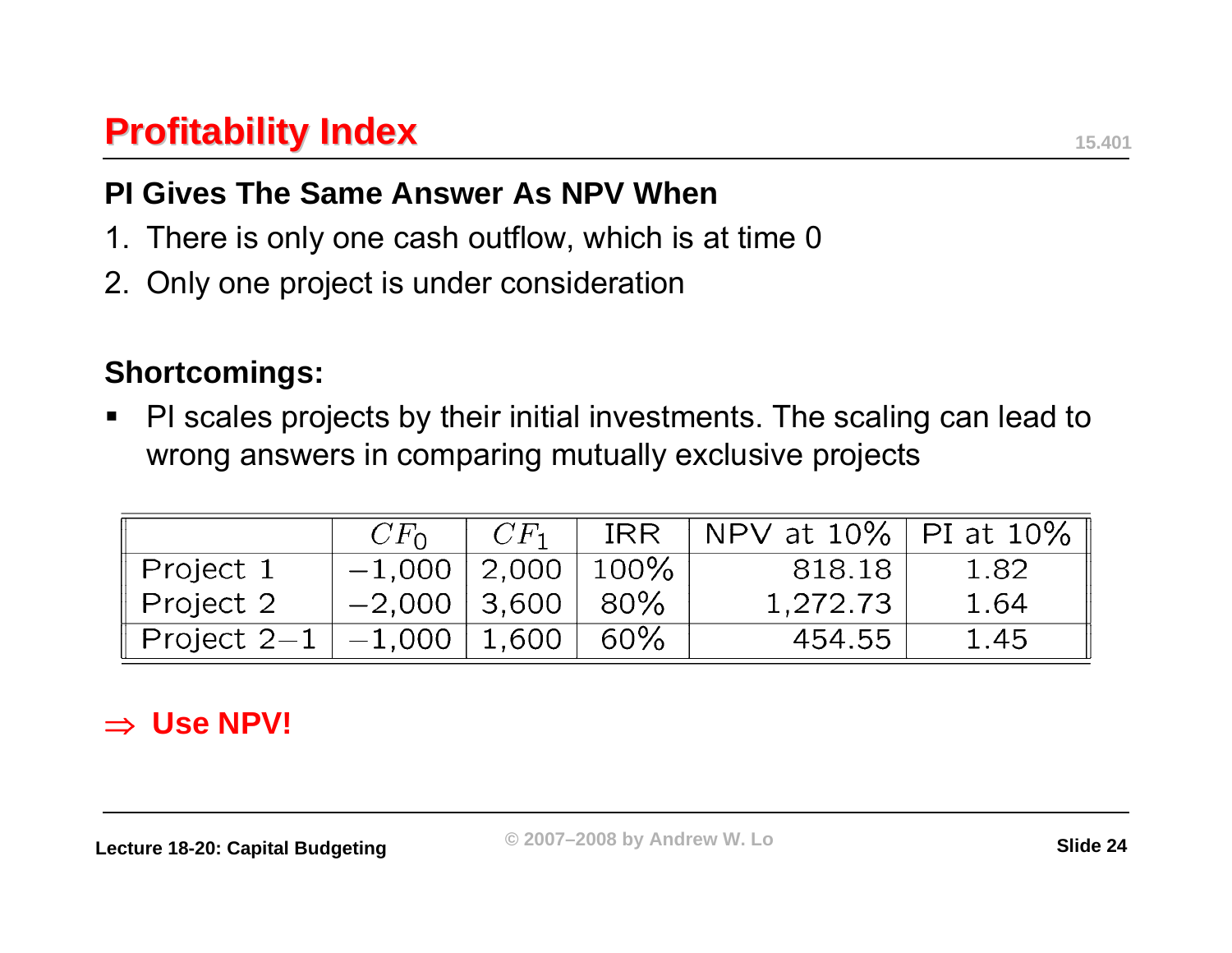**IRR Defined By Solution To:**

$$
I_0 = \frac{CF_1}{(1 + \text{IRR})} + \frac{CF_2}{(1 + \text{IRR})^2} + \dots + \frac{CF_t}{(1 + \text{IRR})^t}
$$

### **Decision Criterion Using IRR**

- $\blacksquare$  For independent projects: Accept a project if its IRR is greater than some fixed IRR\*, the threshold rate
- $\blacksquare$  For mutually exclusive projects: Among the projects having IRR's greater than IRR\*, accept one with the highest IRR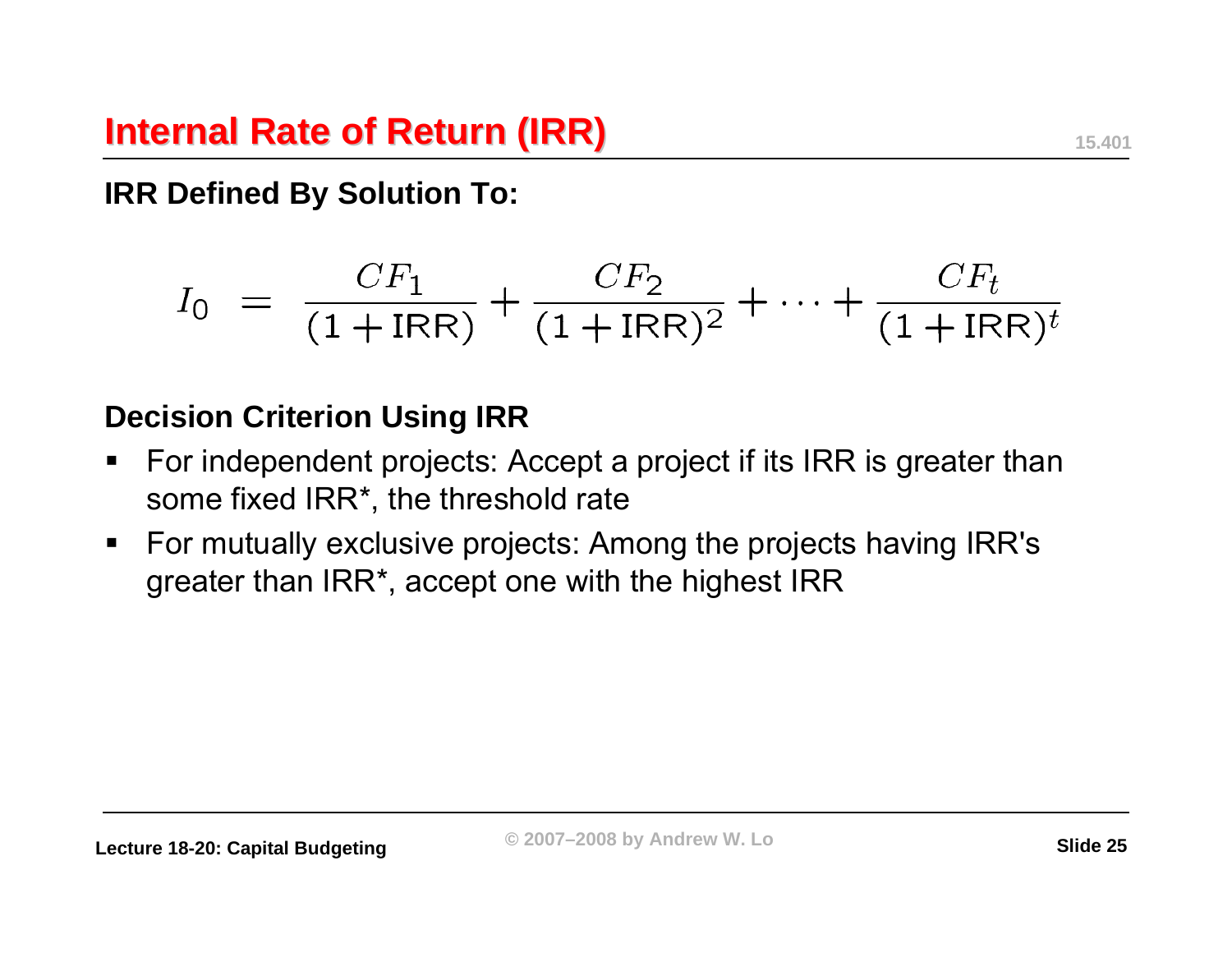## **Internal Rate of Return (IRR) Internal Rate of Return (IRR)**

### **IRR Rule Leads To The Same Decisions As NPV If**

- 1. There is only one cash outflow, which occurs at time 0
- 2.Only one project is under consideration
- 3.The opportunity cost of capital is the same for all periods
- 4. The threshold rate is set equal to opportunity cost of capital

### **Shortcomings:**

- $\blacksquare$ Non-existent or multiple IRRs in certain cases
- $\blacksquare$  Incorrect rankings for loans and other projects with negative cashflows in future periods
- $\blacksquare$ Ignore scale

### ⇒ **Use NPV!**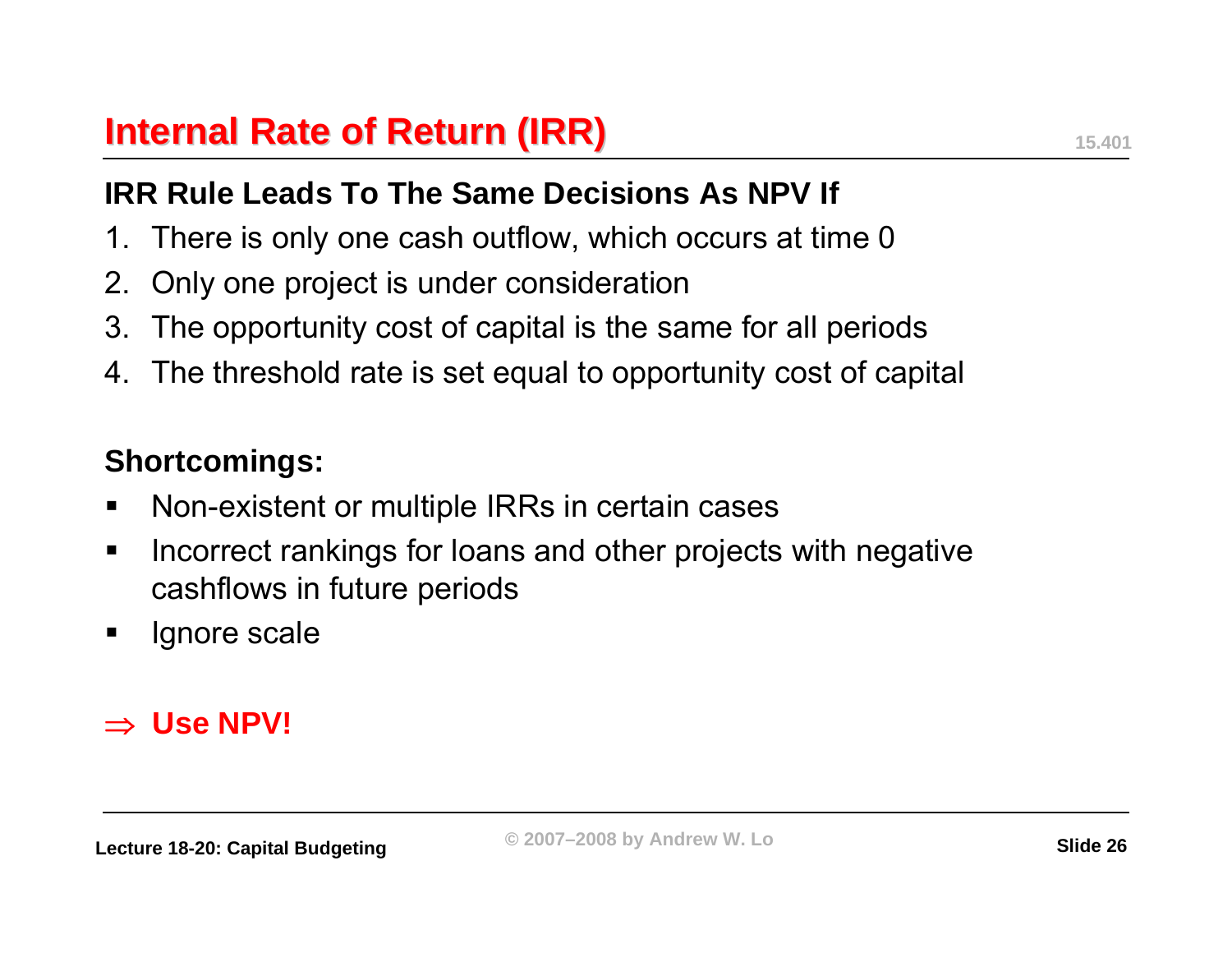Incorrect ranking for loan-type cashflow sequences

|           | $C F_0$ |      |
|-----------|---------|------|
| Project 1 | $-100$  | 120  |
| Project 2 | 100     | –120 |

- $\blacksquare$ The IRR of both projects is 20%
- $\blacksquare$ If actual opportunity cost is 10%, IRR says to accept both projects
- $\blacksquare$  However,
	- –Project 1 has a positive NPV only if *R* < 20%
	- –Project 2 has a positive NPV only if *R* > 20%
- $\blacksquare$ Should take project 1 and reject project 2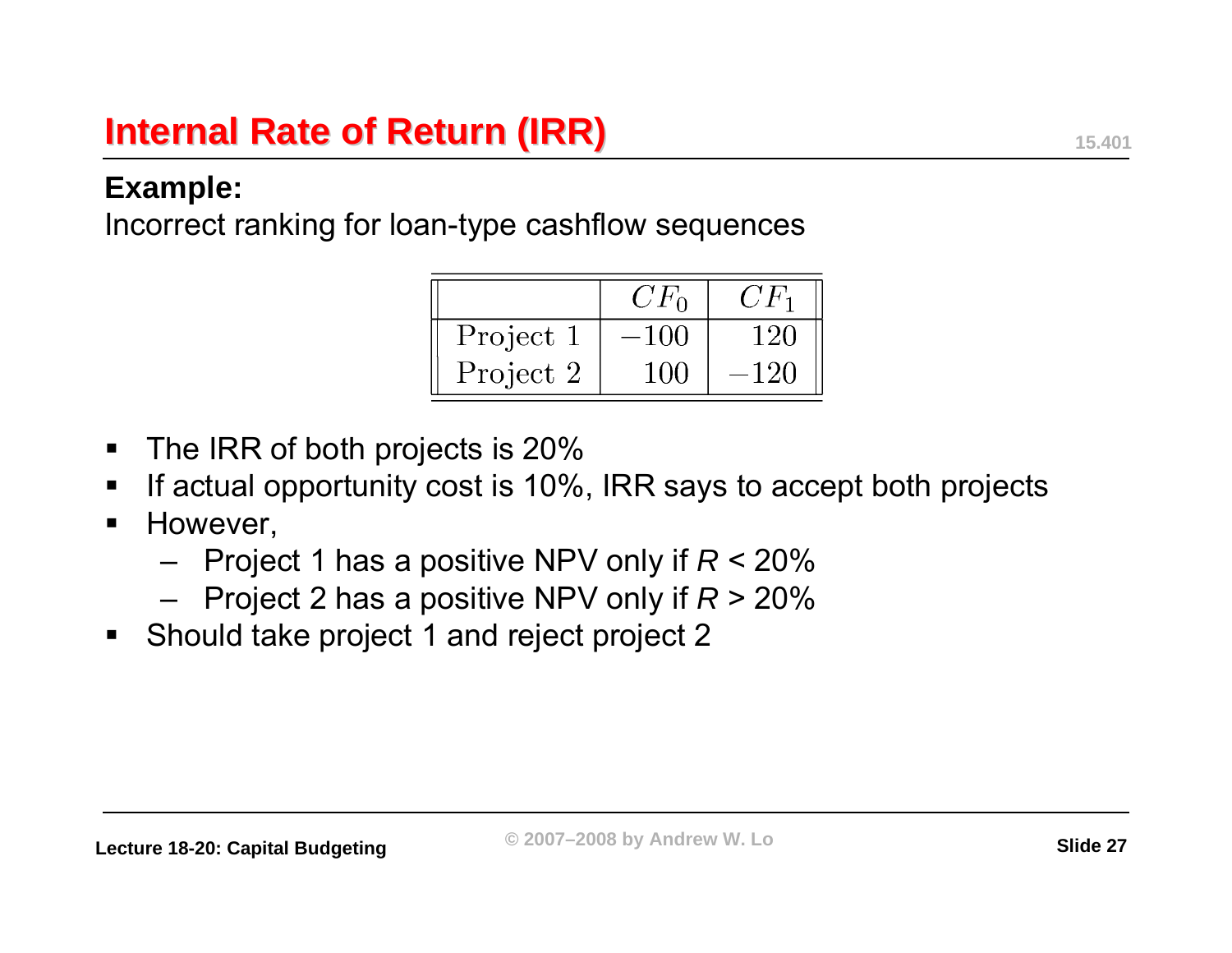Non-existence of IRR

|           | $C F_0$ | C/F    | $C F_2$ |
|-----------|---------|--------|---------|
| Project 1 | -105    | 250    | $-150$  |
| Project 2 | 105     | $-250$ | 150     |

 $\blacksquare$ No IRR exists for these two projects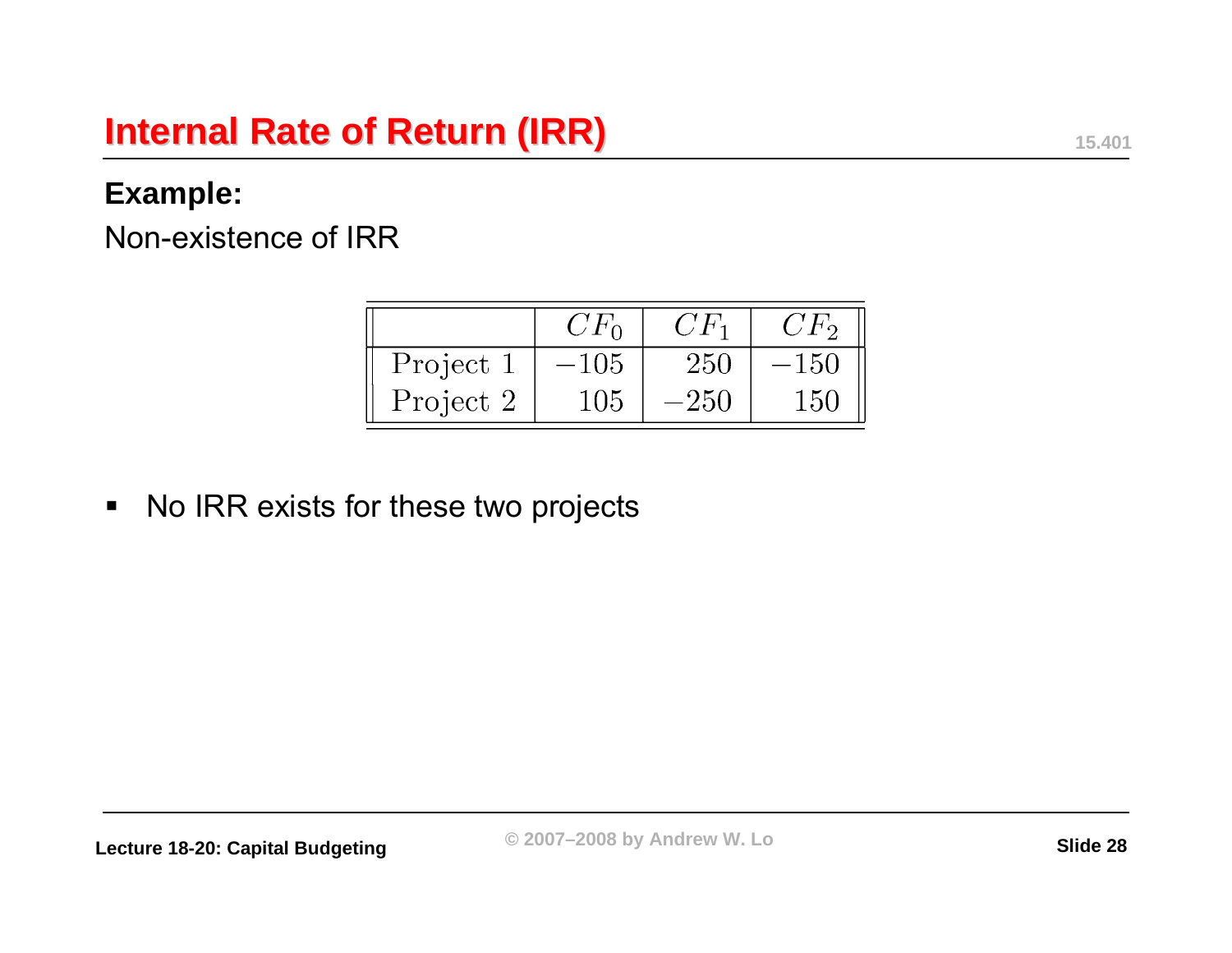Multiple IRR's

|               | $CF_0$     | $CF_1$    | $CF_{2}$               | $CF_3$    |
|---------------|------------|-----------|------------------------|-----------|
| Project 1     | $-500,000$ | 1,575,000 | $-1,653,750$           | $578,815$ |
| Project 2 $ $ | $-500,000$ | 1,605,000 | $-1,716,900$   612,040 |           |

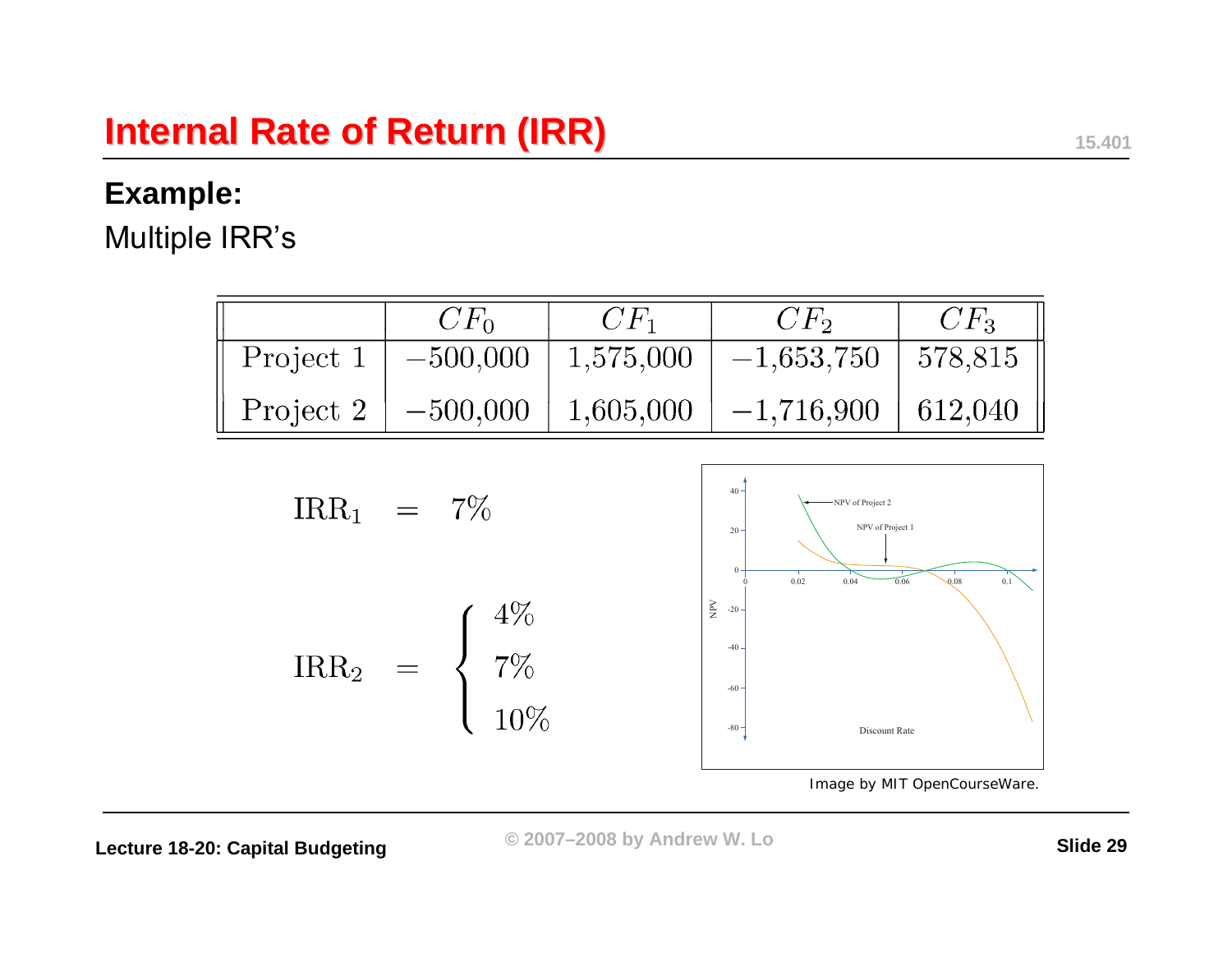Incorrect project ranking using IRR for mutually exclusive projects:

a) Projects of different scales:

|           | $CF_0$    | $CF_1$ | IRR.    | NPV at $10\%$ |
|-----------|-----------|--------|---------|---------------|
| Project 1 | $-10,000$ | 20,000 | $100\%$ | 8,181.82      |
| Project 2 | $-20,000$ | 36,000 | $80\%$  | 12,727.27     |

- One workaround to this problem is to use **incremental** cashflows:
	- –See if lower investment (project 1) is a good idea
	- –See if incremental investment (project 2) is a good idea

|               | $CF_0$    | $CF_1$ | TR.R.   | NPV at $10\%$ |
|---------------|-----------|--------|---------|---------------|
| Project 1     | $-10,000$ | 20,000 | $100\%$ | 8,181.82      |
| Project 2     | $-20,000$ | 36,000 | $80\%$  | 12,727.27     |
| Project $2-1$ | $-10,000$ | 16.000 | $60\%$  | 4,545.45      |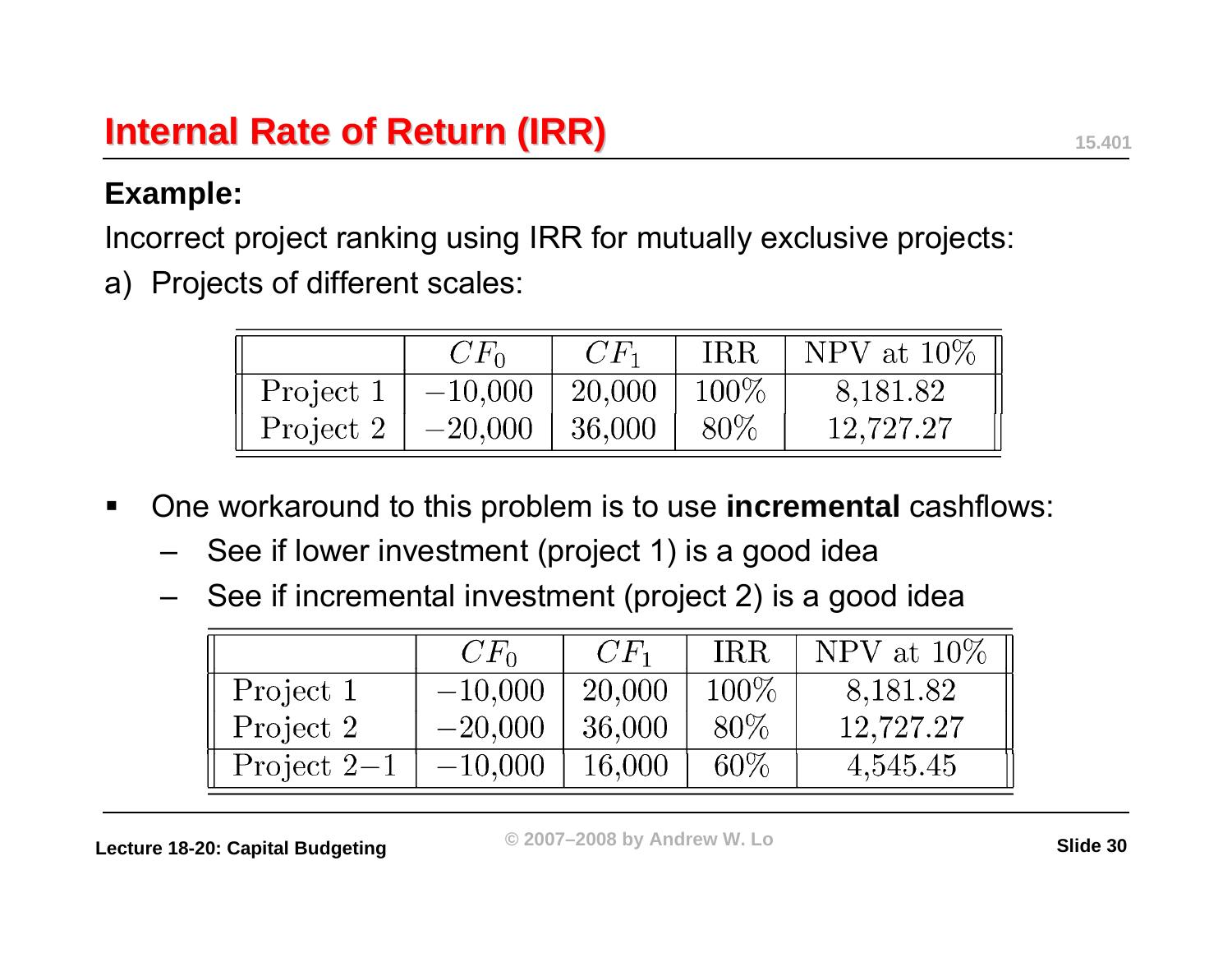### **Example (cont):**

b) Projects with different time patterns of cash flows:

|               |     |        |         |    |     | etc.                                                                                        | IRR    | $10\%$<br>NPV<br>at - |
|---------------|-----|--------|---------|----|-----|---------------------------------------------------------------------------------------------|--------|-----------------------|
| Project 1     | 90  | $60\,$ | $50\,$  |    |     | $\begin{array}{cccccccccccccc} \bullet & \bullet & \bullet & \bullet & \bullet \end{array}$ | $33\%$ | 35.92                 |
| Project 2     | -90 |        |         |    |     | $\cdots$                                                                                    | 20%    | 90.00                 |
| Project $2-1$ |     | 44     | $-32\,$ | 22 | 1 Q | $\bullet$ , $\bullet$ , $\bullet$                                                           | 15.6%  | 54.08                 |

#### ⇒ **Use NPV!**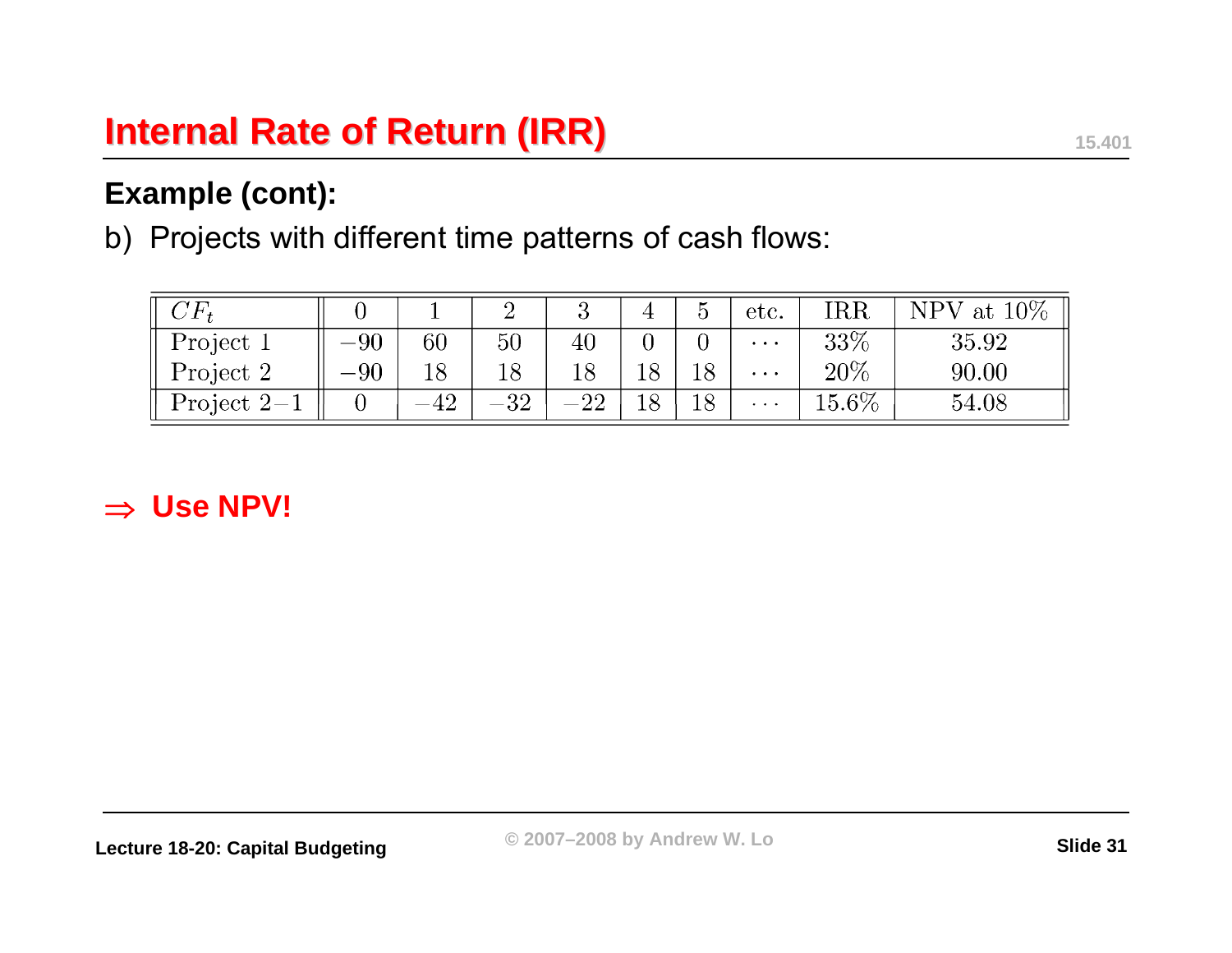#### **Comparison of Methods Used by Large U.S. and Multinational Firms**

|                | Large U.S. Firms                | Multi-Nationals |                                           |  |  |  |
|----------------|---------------------------------|-----------------|-------------------------------------------|--|--|--|
|                | Percentage Using<br>Each Method | Use as          | Use as<br>Primary Method Secondary Method |  |  |  |
| Payback Period | $80.3\%$                        | $5.0\%$         | 37.6%                                     |  |  |  |
| <b>IRR</b>     | 65.5                            | 65.3            | 14.6                                      |  |  |  |
| <b>NPV</b>     | 67.6                            | 16.5            | 30.0                                      |  |  |  |
| Other          |                                 | 2.5             | 3.2                                       |  |  |  |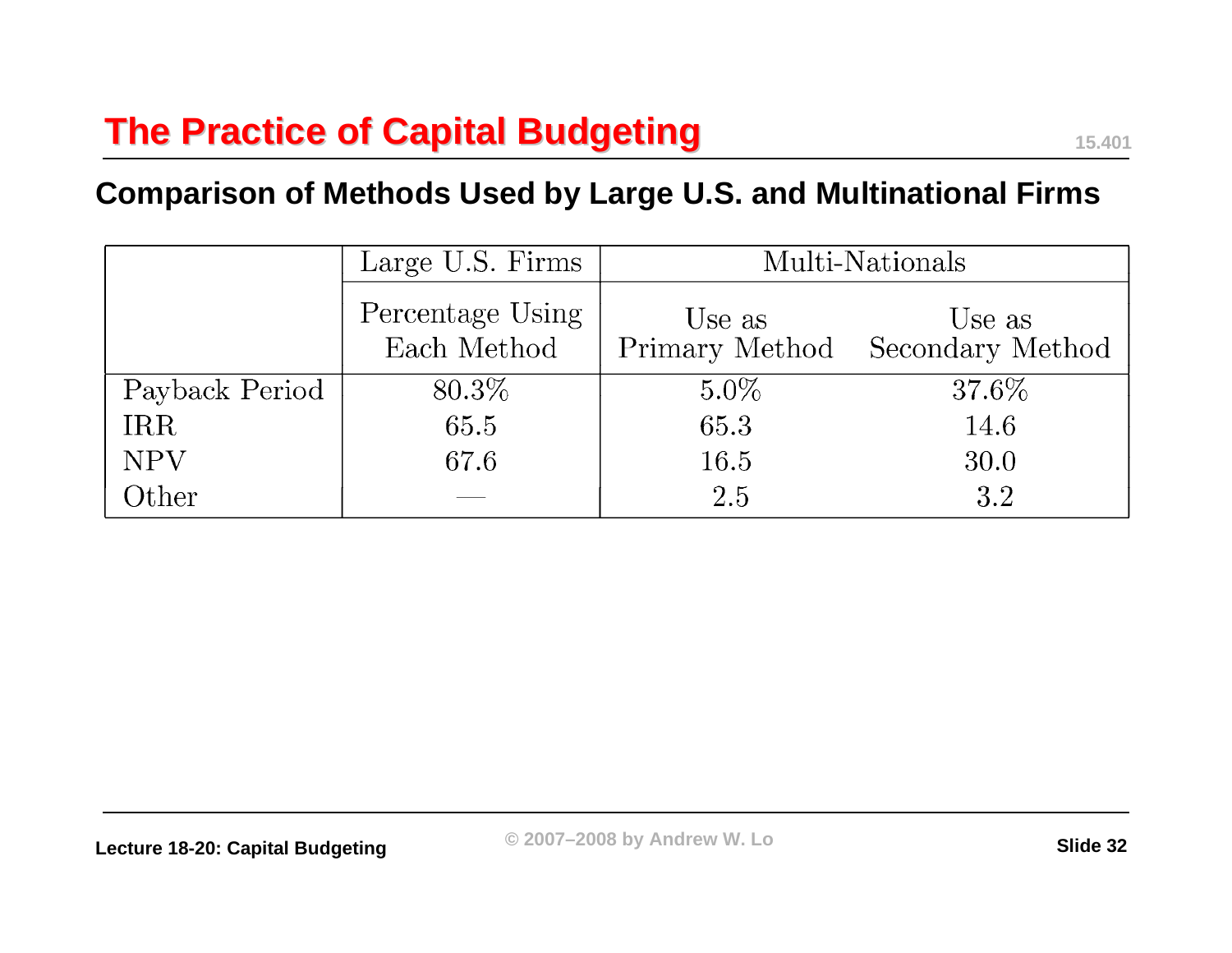#### **Historical Comparison of Primary Use of Various Techniques**

|                              | 1959 | 1964 | 1970   | 1975   | 1977  | 1979   | 1981    |
|------------------------------|------|------|--------|--------|-------|--------|---------|
| Payback Period   $34\%$ 24\% |      |      | $12\%$ | $15\%$ | $9\%$ | $10\%$ | $5.0\%$ |
| <b>IRR</b>                   | 19   | 38   | 57     | 37     | 54    | 60     | 65.3    |
| <b>NPV</b>                   |      |      |        | 26     | 10    | 14     | 16.5    |
| IRR or NPV                   | 19   | 38   | .57    | 63     | 64    | 74     | 81.8    |

Source: S. Ross, R. Westerfield, and B. Jordon, *Essentials of Corporate Finance*, Irwin,1996.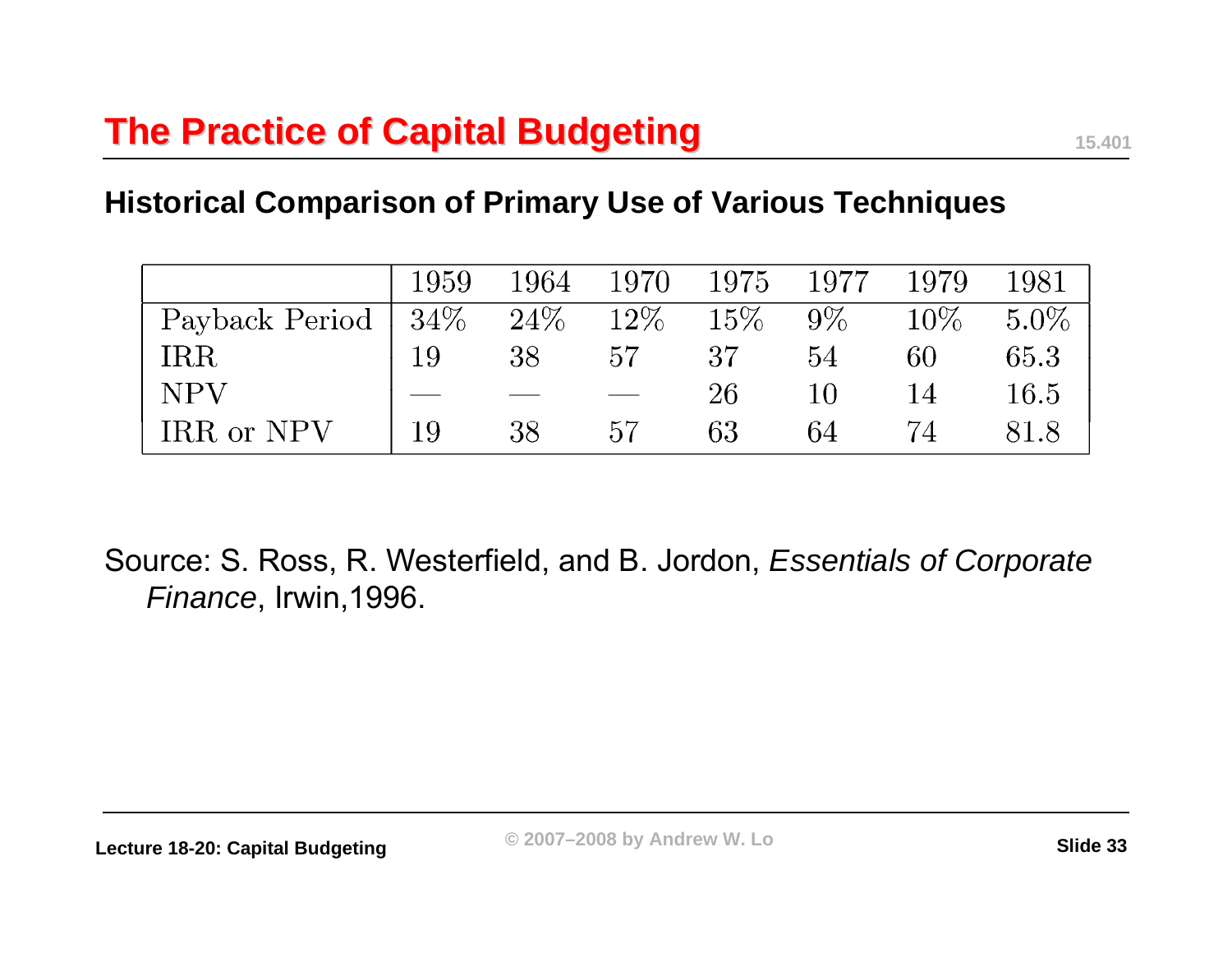## **Other Issues in Capital Budgeting Other Issues in Capital Budgeting**

- Competitive response
	- –CF forecasts should take into account responses of competitors.
- Capital rationing
- $\blacksquare$  Sources of positive-NPV projects
	- –Short-run competitive advantage (right place at right time)
	- – Long-run competitive advantage (patent, technology, economies of scale, etc.)
	- –Noise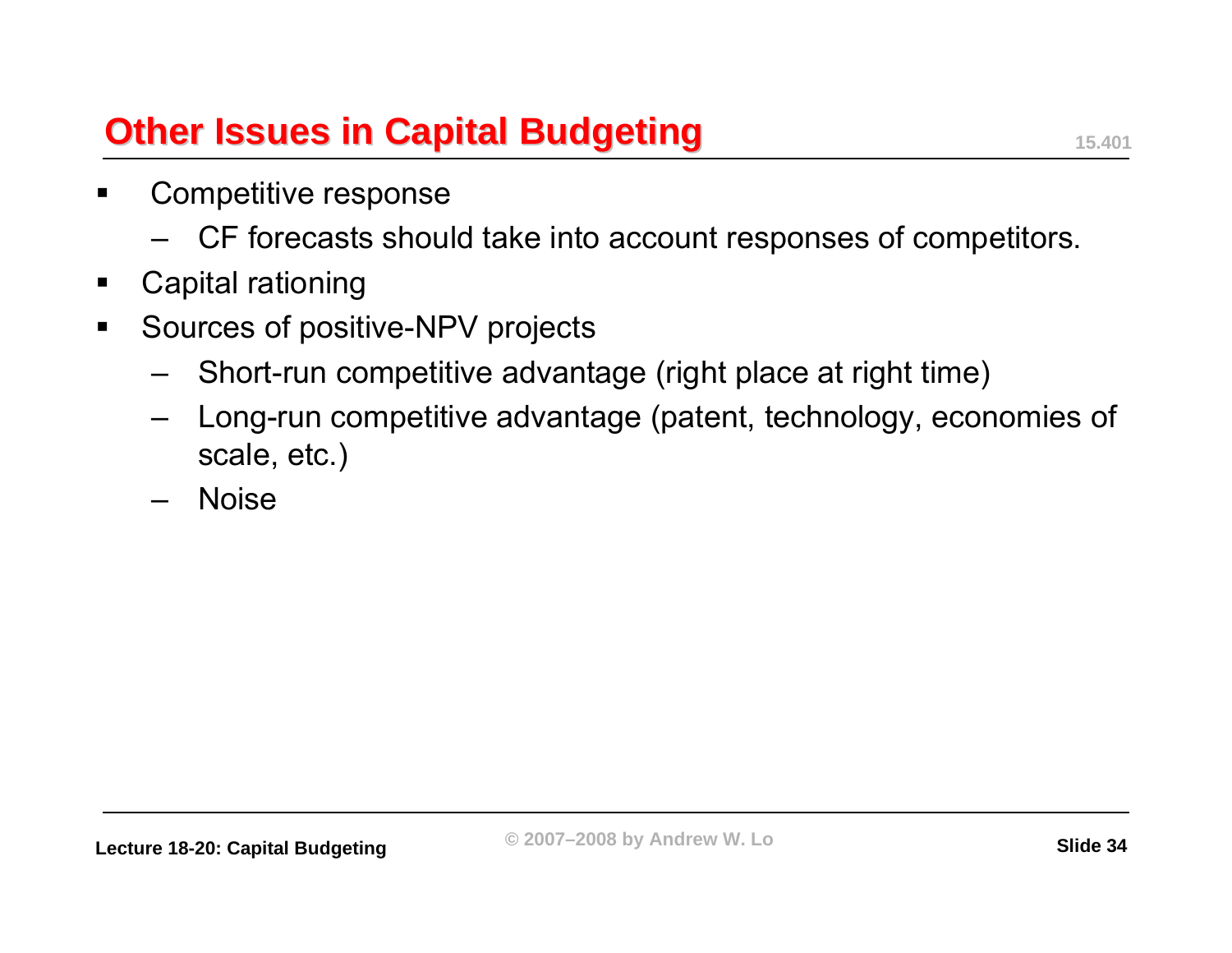## **Key Points Key Points**

- Use the NPV rule for capital budgeting decisions: take all projects with positive NPV, or take highest-NPV project if mutually exclusive
- ٠ Consider project interactions separately
- ٠ Use after-tax cashflows for NPV calculations, not accounting earnings
- ٠ Use the CAPM to estimate cost of capital with project beta
- ٠ Be careful about risks that change over time or across different stages
- Be wary of alternative to NPV:
	- $-$  Payback rule, discounted payback rule
	- Profitability index
	- Internal rate of return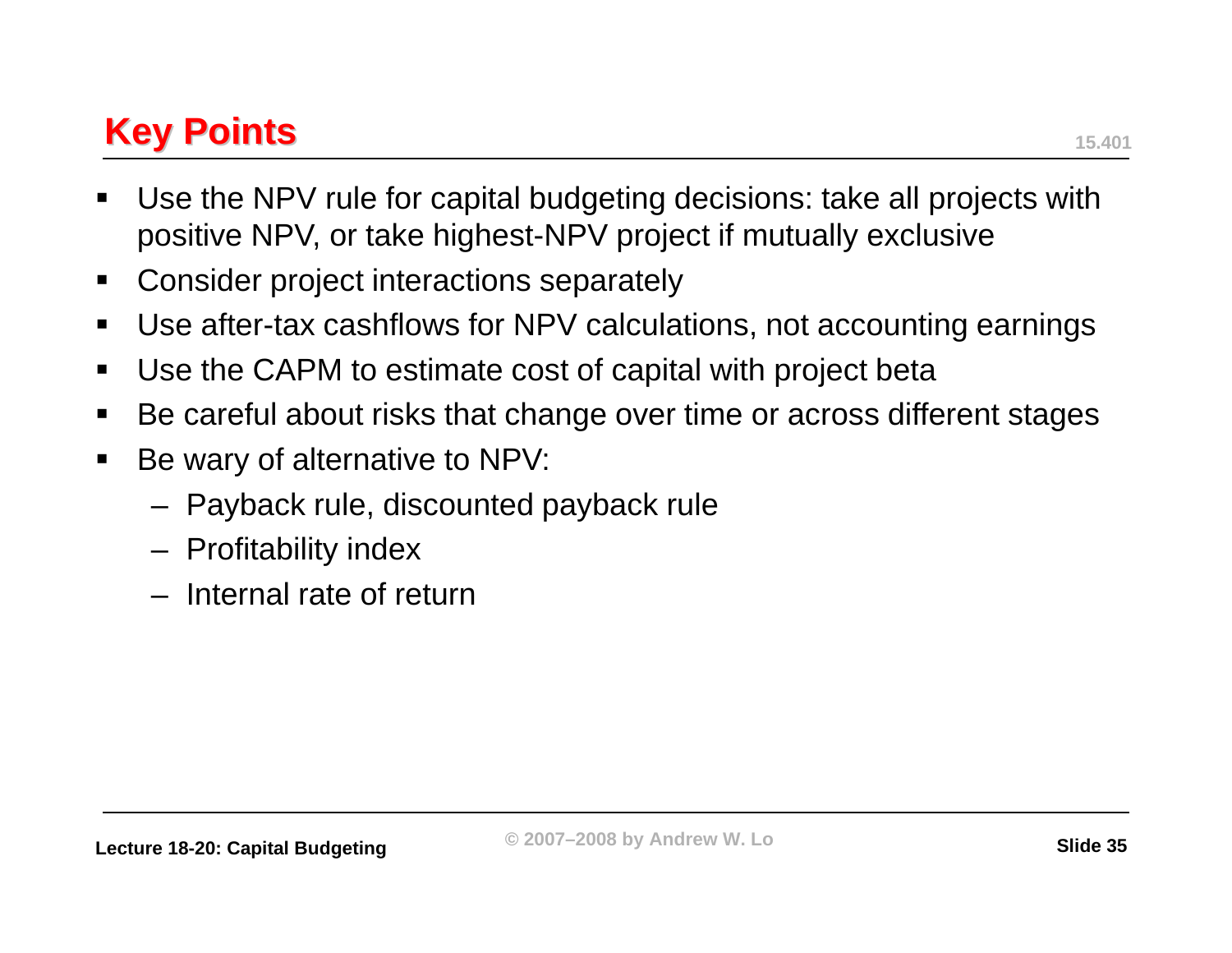## **Additional References Additional References**

- $\blacksquare$ Bernstein, 1992, *Capital Ideas.* New York: Free Press.
- $\blacksquare$ Bodie, Z., Kane, A. and A. Marcus, 2005, *Investments*, 6th edition. New York: McGraw-Hill.
- П Brennan, T., Lo, A. and T. Nguyen, 2007, *Portfolio Theory: A Review*, to appear in Foundations of Finance.
- $\blacksquare$  Campbell, J., Lo, A. and C. MacKinlay, 1997, *The Econometrics of Financial Markets*. Princeton, NJ: Princeton University Press.
- $\blacksquare$ Grinold, R. and R. Kahn, 2000, *Active Portfolio Management*. New York: McGraw-Hill.
- $\blacksquare$ Ross, S., Westerfield, R. and B. Jordon, 1996, *Essentials of Corporate Finance.* New York: Irwin.